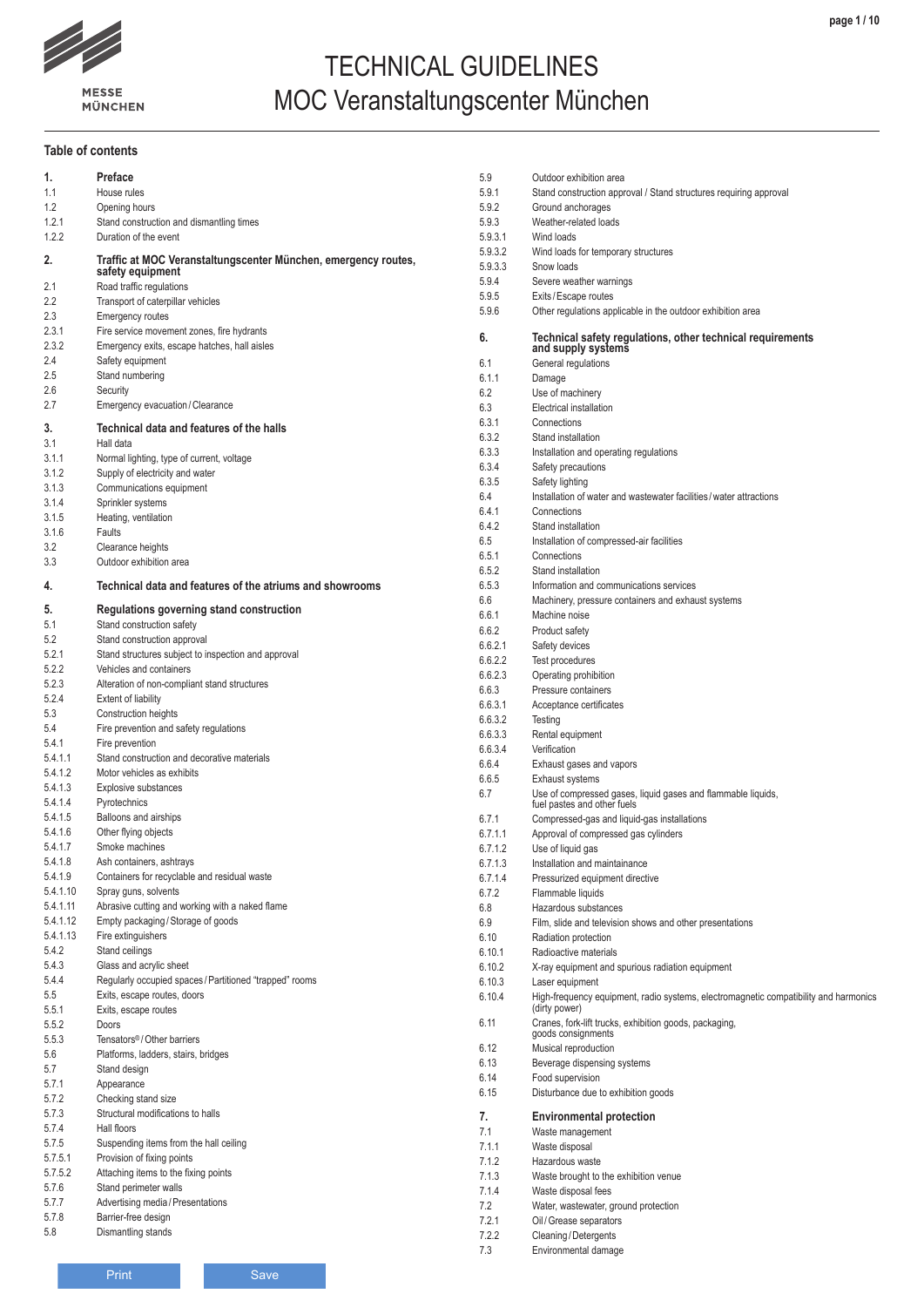## **1. Preface**

Messe München GmbH operates on behalf and at the behest of MOC Verwaltungs-GmbH & Co. Immo-<br>bilien KG, Vilshofener Straße 8, 81679 München, Germany, MOC Veranstaltungscenter München,<br>Lilienthalallee 40, 80939 Mün and other events it holds with the aim of providing all exhibitors / organizers with optimum conditions for presenting their exhibits and addressing their visitors and other interested parties.

The Technical Guidelines are a constituent part of the contracts Messe München GmbH concludes with its exhibitors, organizers, service companies, stand-building companies and other service provid-ers. These exhibitors, organizers, service companies and other service providers undertake to ensure that all their contractual partners, who are active or merely present at the MOC Veranstaltungscenter München, comply with these Technical Guidelines. Messe München GmbH is entitled to demand that all persons active or merely present at the MOC Veranstaltungscenter München comply with the Technical Guidelines. As far as fairs, exhibitions and other events run by an organizer other than Messe München GmbH are concerned, the given organizer is, alongside Messe München GmbH, entitled and obliged to demand of his customers and their contractual partners that they comply with the Technical Guidelines.

At the same time, these Technical Guidelines include safety regulations intended to guarantee optimum technical and design safety at the event in the interests of exhibitors and visitors MOC Veranstaltungscenter München.

The regulations applicable to fire prevention, construction and other safety precautions have been agreed with the relevant offices of the Munich Department of Works in their function as the local authority responsible for construction and technical acceptance in respect of fairs and exhibitions.

Messe München GmbH reserves the right to check compliance with these regulations and to take appropriate action should they be violated. The relevant statutory regulations applying at the given time must also be observed.

For safety and stand construction purposes, Messe München GmbH is entitled to impose requirements above and beyond those stipulated in these Technical Guidelines.

The Order Forms for Exhibitor Services will be available in good time. The order forms are to be completed and returned in accordance with the deadlines set out in the Order Forms for Exhibitor Services.

Orders only become valid if they are accepted. Acceptance may be given tacitly, i.e. by means of provision of the service ordered. Exhibitors are not entitled to acceptance of their orders unless the law gives rise to such an entitlement. Acceptance of an order can be refused, particularly in cases where the exhibitor/ organizer concerned has not fulfilled his financial obligations vis-à-vis Messe München GmbH, e.g. those outstanding from previous events. In addition, Messe München GmbH reserves the right to charge a supplement on the stand fees in accordance with the details shown in the Order Forms for Exhibitor Services for any orders received after the deadline.

After stand space has been allocated, circulars will be sent to the exhibitors informing them of further details concerning the preparation and organization of the fair.

These Technical Guidelines have been agreed by: Deutsche Messe AG Hannover Koelnmesse GmbH Leipziger Messe GmbH Messe Berlin GmbH Messe Düsseldorf GmbH Messe Frankfurt Venue GmbH Messe München GmbH NürnbergMesse GmbH Landesmesse Stuttgart GmbH in order to formulate them with a common structure.

Moreover, Messe München GmbH reserves the right to make any changes it deems necessary. The German text is binding. The term "hall" may also be used for comparable buildings in the further course of these Technical Guidelines.

#### **1.1 House rules**

MOC Veranstaltungscenter München is private property. Messe München GmbH, Business Unit MOC Veranstaltungscenter München, Lilienthalallee 40, 80939 München, Germany, tel. +49 89 32353-0 op-erates the MOC Veranstaltungscenter München on behalf and at the behest of MOC Verwaltungs-GmbH & Co. Immobilien KG. Messe München GmbH is entitled to render all event-related technical and other services in its own name and for its own account. Messe München GmbH and the respective organizer exercise domiciliary rights.

The house and usage rules apply to all persons entering the MOC Veranstaltungscenter München. The<br>rules are clearly posted at the access points to the MOC Veranstaltungscenter München.

### **1.2 Opening hours**

### **1.2.1 Stand construction and dismantling times**

During the general stand construction and dismantling periods, work can be done in the halls and open-air area between 08:00 and 22:00 insofar as no other times have been specified for the given fair. For general safety reasons in MOC Veranstaltungscenter München the halls and MOC Veranstal-<br>tungscenter München as a whole are closed outside these times. An extension to these times is only tungscenter München as a whole are closed outside these times. An extension to these times is only possible in exceptional circumstances and requires the written consent of Messe München GmbH, Department Events MOC.

By the end of the dismantling period stipulated for each event the exhibitor must have removed all stand<br>construction materials, all exhibits and items on display and all other exhibition goods in full and have<br>restored th

#### **1.2.2 Duration of the event**

During the period of the actual event, the halls are opened one hour prior to the official opening time and closed one hour after the official closing time. Messe München GmbH reserves the right to impose special arrangements in this respect. Exhibitors who need to work at their stands outside these times due to exceptional circumstances require the written consent of Messe München GmbH, Department Events MOC.

### **2. Traffic at MOC Veranstaltungscenter München, emergency routes, safety equipment**

### **2.1 Road traffic regulations**

The driving of any vehicle at MOC Veranstaltungscenter München is at the driver's own risk and only allowed with a special permit, valid entry authorization or valid parking pass. During the event, the driving or parking of any vehicle at MOC Veranstaltungscenter München is strictly prohibited. Messe München GmbH can however make exceptions and issue appropriate parking or entry permits. Messe München GmbH is entitled to make its issue of parking or entry permits dependent on the payment of an appropriate charge.

The parking or entry permit is to be placed behind the windscreen of the given vehicle so that it is clearly visible. The regulations arising from the use of parking or entry permits require strict compliance. Parking or entry permits are to be returned at any time at the request of the Messe München GmbH staff deployed for traffic control purposes or of the security personnel. Parking and / or entry permits are only valid for the vehicle for which they have been issued.

Messe München GmbH is entitled to ask for a deposit in return for entry into the MOC Veranstaltungscenter München and to limit the maximum length of stay. The deposit paid is forfeited if the maximum length of stay is exceeded. This ruling applies during the stand construction and dismantling periods as well as in cases where Messe München GmbH has allowed MOC Veranstaltungscenter München to be accessed during the period of the actual event.

The German Road Traffic Regulations apply throughout the entire MOC Veranstaltungscenter München and the exhibition car parks. A maximum speed limit of 10 km/h applies within MOC Veranstaltungscenter<br>München. Engines should be switched off during loading and unloading. The parking of vehicles in the<br>halls is strictly access paths or green areas that have been cordoned off.

No vehicles are allowed to access the halls. Mobile homes and caravans may not be brought on to MOC Veranstaltungscenter München for accommodation purposes.

Vehicles are not allowed to stop under any circumstances throughout the entire MOC Veranstaltungscen-<br>ter München, except in those areas designated accordingly. Messe München GmbH reserves the right to<br>remove at the expens ers, skips or empty packaging left in no-stopping zones or otherwise illegally parked.

In addition, the provisions and access regulations set out in the "Important Notes" section of the Order Forms for Exhibitor Services relevant to the given event apply, as do those stipulated in the Exhibitors' Traffic Information that is distributed in good time prior to the event.

For the purpose of ensuring a smooth flow of traffic during stand construction and dismantling periods as well as during the actual event, the traffic order and control regulations implemented by Messe München GmbH including instructions issued by any traffic control staff on site require strict compliance. Messe München GmbH reserves the right to regulate above all the access of the exhibitors and / or their stand construction companies and other contractors to the individual stands. In connection with fairs and exhibitions, it is advisable to make use of the full period allowed for stand construction as experience has shown MOC Veranstaltungscenter München to be excessively full on the last two stand construction<br>days. No claims may be asserted against Messe München GmbH if delays are incurred by exhibitors,<br>their stand construction being overcrowded or to measures implemented by Messe München GmbH to control traffic within the area of MOC Veranstaltungscenter München and / or access to the stands.

#### **2.2 Emergency routes**

#### **2.2.1 Fire service movement zones, fire hydrants**

Access to fire service movement zones, emergency routes and safety zones designated accordingly may not be restricted during the stand construction and dismantling periods either by parked vehicles or by exhibits, construction materials, packaging, etc. blocking the way.

Vehicles and objects parked on or blocking fire service movement zones, emergency rescue routes or safety zones will be removed at the expense of the owner, driver or person responsible.

Hydrants in the halls may be neither obstructed nor made unrecognizable or inaccessible.

#### **2.2.2 Emergency exits, escape hatches, hall aisles**

All hall exits and aisles designated as such in the hall plans are to be kept clear over their full width. They serve as escape routes in emergencies and may therefore never be obstructed by objects left<br>in the way or protruding. Doors along emergency escape and rescue routes must be easy to open<br>from the inside and to their fu position may not be obstructed, built over, blocked, covered or made unrecognizable or inaccessible in any other way. Information stands, tables and other furnishings may only be located near entrances, exits and access to stairways if sufficient room is left between them.

Hall aisles designated as such may not be built over or obstructed in any way whatsoever. This also applies in cases where Messe München GmbH has allowed exhibitors to incorporate space from the aisles into their stand design. These areas must be visually designed in such way that they are recognizable as areas belonging to hall aisles.

Materials required for stand-building purposes or exhibits delivered for immediate setup on the stand<br>may be deposited in hall aisles briefly, provided the minimum aisle widths required for safety reasons are<br>observed and

This is considered to be the case if a strip along the stand perimeter to the hall aisle with a maximum width of 0.90 m is used for depositing the items concerned. On the main aisles (connecting aisle between two opposing hall gates) a passage with a minimum width of 2 m (red floor markings) must be kept clear. Areas in front of emergency exits and the hall aisle intersections must be kept clear across their full width at all times. Hall aisles may not be used for setting up assembly areas or erecting machines (e. g. woodworking machines, work benches). Messe München GmbH may moreover demand the immediate clearance of hall aisles for logistical reasons.

#### **2.3 Safety equipment**

Sprinkler systems, fire alarms, emergency call facilities, fire extinguishing equipment, smoke detectors, closure devices for the hall entrances and other safety facilities, the signs indicating their position and the green emergency exit signs must be accessible and visible at all times; they may not be obstructed or blocked.

#### **2.4 Stand numbering**

All stands are equipped with number signs by the given organizer which may only be removed with the prior consent of the organizer.

#### **2.5 Security**

Messe München GmbH and / or the security company commissioned by it to supervise MOC Veranstal-<br>tungscenter München is responsible for security at the entrances and in the halls and display areas.<br>Messe München GmbH offers deems necessary for monitoring and supervision purposes.

Supervision of stands, the items on display and any other objects located on the stands is not the responsibility of Messe München GmbH. Exhibitors are responsible for the security of their own stands and should organize it themselves as they see fit. However, only security guards from the company commis-sioned by Messe München GmbH to supervise MOC Veranstaltungscenter München may be employed.

Exhibitors' attention is drawn explicitly to the fact that stand exhibits and other items on the stand are particularly at risk during the stand construction and dismantling periods. Items of value and / or those that can be easily removed should always be locked away at night.

#### **2.6 Emergency evacuation / Clearance**

Messe München GmbH is entitled to order rooms, buildings halls and / or outdoor exhibition areas halls to be closed and evacuated for safety and above all regulatory compliance reasons. The exhibitor has to inform his employees of this procedure. He must draw up his own evacuation plans and make them known should this be required by law or ordered by the relevant authorities or Messe München GmbH. As and when required, he is responsible for ensuring that his stand is evacuated.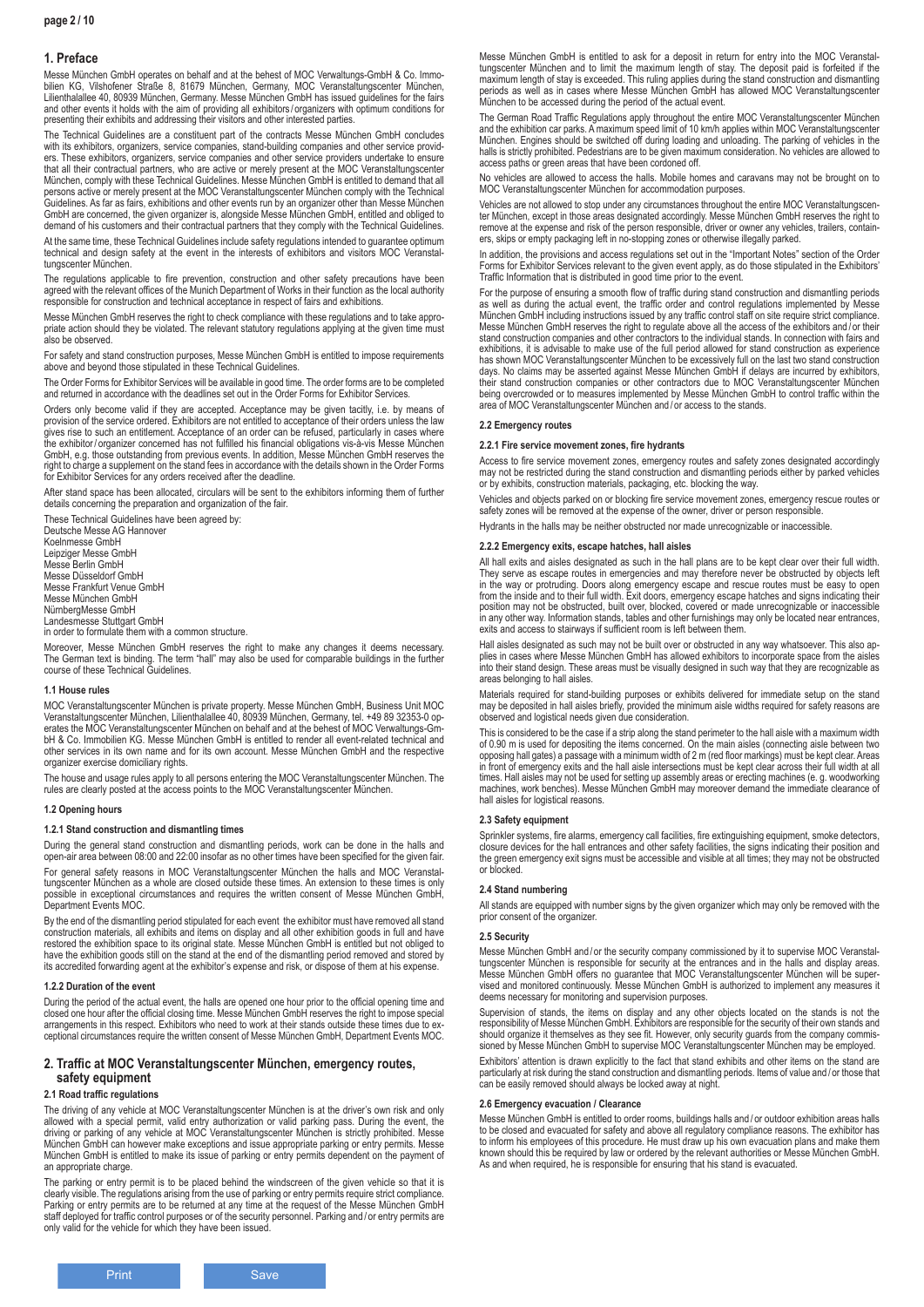### **3. Technical data and features of the halls and the outdoor exhibition area 3.1 Hall data**

# The halls offer the following gross display areas:<br>Hall 1  $2,955 \text{ m}^2$  Hall 2  $2,758 \text{ m}^2$

| .      | 111                  | 119112 | $1.1 \times 11$        |  |
|--------|----------------------|--------|------------------------|--|
| Hall 3 | $3.892 \text{ m}^2$  | Hall 4 | $4.165$ m <sup>2</sup> |  |
|        |                      |        |                        |  |
|        | Hall gate dimensions |        |                        |  |

The halls cannot be accessed by vehicles. Each hall has 2 gates measuring 5 x 4.25 m via which goods can be delivered from the loading area.

## **Height of halls**

All halls have supporting pillars spaced at 11.5 x 11.5 m intervals. They are all equipped with sprinkler systems.

### **The construction height is 4 m.**

Suspension points are available in all halls. The maximum perpendicular load per suspension point is 25 kg (250 N).

### **Load-bearing capacity of the hall floors**

The hall floors are made of mastic asphalt. The maximum permissible load-bearing capacity of the floors in all halls is 1.5 t/m2 (15 kN/m2). A total truck weight of up to 18 t (180 kN) is allowed. The maximum permissible fork-lift load is 7.5 t (75 kN).

#### **3.1.1 Normal lighting, type of current, voltage**

The normal lighting in the halls is provided by Messe München GmbH. The normal artificial lighting in the halls during the actual fair is approx. 350 lux measured 1 m above the floor.

Each hall is lit by artificial light. Halls 1, 3 and 4 are also lit by daylight.

Type of current and voltage available at the MOC Veranstaltungscenter München:

Mains type: TN-S System 230 volt (± 10 %)/ 50 Hz alternating current 3 x 400 volt (± 10 %)/ 50 Hz three-phase current

## **3.1.2 Supply of electricity, water and compressed air**

Electricity and water are supplied to the stands in the halls via the utility ducts in the hall floor. The utitlity ducts are located every 6 m x 12 m. They are fitted with covers measuring approx. 43 cm x 43 cm, Electricity supply 200 W/m2

Connection for water 1'', wastewater NW 100 located every 6 m x 12 m in the utility ducts. Connection for sprinklers 50 DN, connection located every 6 m x 12 m in the utility ducts. Compressed air is supplied via compressors in the exhibition area.

#### **3.1.3 Communications equipment**

Stand telephone, fax, data and antenna connections are available via connection points located in the hall ceilings.

### **3.1.4 Sprinkler systems**

The halls are equipped with sprinkler systems.

(See item 5.4.2 for information on sprinkler systems for covered stands)

### **3.1.5 Heating, ventilation**

Messe München GmbH provides for the general heating and ventilation of the halls.

All the halls are partially air-conditioned.

### **3.1.6 Faults**

Any fault occurring in supply (in respect of e.g. electricity, water, compressed air, heating, ventilation, communications, etc.) must be reported immediately to the Department Events MOC.

Messe München GmbH is not liable for any damage occurring as a result of faults due to fluctuations in supply or a force majeure or if the supply is interrupted on the instructions of the Municipal Fire Service or of the suppliers of the service concerned (electricity, water, energy).

### **3.2 Clearance heights**

The clearance height of the gates in front of and behind the loading area is 4.25 m. The gates are 6 m wide. They are equipped with an induction loop. The gates leading from the delivery zone to the halls are 4.25 m high and 5 m wide (gate 1A, 1B etc,).

#### **3.3 Outdoor exhibition area**

4 Exhibition spaces in the courtyard areas of entrances to halls 1– 4

13 Exhibition spaces in the parking bays before entrances 1– 4

### Exhibition spaces in the green area between halls 3 and 4

**Floor surface outdoor areas:** (partially grasscrete) pavement **Road surface:** asphalt **Permissible floor load and construction height 18 t** max. 1.5 t/m<sup>2</sup> max. construction height 4 m

**Permissible floor load exhibition spaces in the green area between halls 3 and 4:** total weight 18 t, max. 1.5 t/m², max. construction height 4 m

Power and water supply in the outdoor exhibition spaces is possible to a limited extent. For details, exhibitors are to consult with Messe München GmbH, Department Events MOC.

## **4. Technical data and features of the atriums and showrooms**

| Atrium 3                                                                                                             | 1,285 gross square meters                                                                                                                                                                                                                       |
|----------------------------------------------------------------------------------------------------------------------|-------------------------------------------------------------------------------------------------------------------------------------------------------------------------------------------------------------------------------------------------|
| Showrooms 1 <sup>st</sup> floor<br>Atrium 4<br>Showrooms 1st floor<br>Showrooms 2 <sup>nd</sup> floor<br>Studios E/F | 21 rooms with a total area of 2,173 gross square meters<br>1,285 gross square meters<br>58 rooms with a total area of 4,994 gross square meters<br>61 rooms with a total area of 3,768 gross square meters<br>436 gross square meters           |
| Support structure:                                                                                                   | steel glass construction, in part T-supports                                                                                                                                                                                                    |
| Room height:                                                                                                         | The maximum construction height in the atriums amounts to 6 m<br>insofar as the organizer has not set any restrictions. Direct consultation<br>is necessary in this case. The inside area can accommodate construction<br>widths of up to 10 m. |
|                                                                                                                      | The maximum construction height in the showrooms and the Studio $E/F$<br>on the 1st and 2nd floors depends on the respective ceiling height. The<br>minimum clearance required to the ceiling is 60 cm.                                         |
| Load-bearing capacity:                                                                                               | floor loads of max. 500 $kg/m2$<br>Conveyance vehicle must be equipped with plastic or rubber wheels to<br>prevent damage, metal wheels are prohibited.                                                                                         |
| Floors:                                                                                                              | atriums 3 and 4: marble floors in tile form                                                                                                                                                                                                     |
|                                                                                                                      |                                                                                                                                                                                                                                                 |

|                                                  | Showrooms/Studios: unfinished floor base: cement screed on footfall<br>and/or thermal insulation<br>floor finish: carpeting, wheelchair-compatible, extremely flame retardant<br>Hallways: carpeting.                                                                                                                                                                                                                                                                                                                                                                                                                                                                                                              |
|--------------------------------------------------|--------------------------------------------------------------------------------------------------------------------------------------------------------------------------------------------------------------------------------------------------------------------------------------------------------------------------------------------------------------------------------------------------------------------------------------------------------------------------------------------------------------------------------------------------------------------------------------------------------------------------------------------------------------------------------------------------------------------|
| Ceilings:                                        | atriums 3 and 4: steel glass construction.                                                                                                                                                                                                                                                                                                                                                                                                                                                                                                                                                                                                                                                                         |
|                                                  | Showrooms/Studios: suspended acoustic ceilings with integrated ventila-<br>tion and extraction.                                                                                                                                                                                                                                                                                                                                                                                                                                                                                                                                                                                                                    |
| Walls:                                           | walls between the showrooms and hallway walls made<br>of plaster board in support frames.                                                                                                                                                                                                                                                                                                                                                                                                                                                                                                                                                                                                                          |
| Windows:                                         | showrooms in part with sun screening facilities                                                                                                                                                                                                                                                                                                                                                                                                                                                                                                                                                                                                                                                                    |
| Doors:                                           | in part steel glass doors, some with fixed glazed section, in part wooden<br>doors with glass panelling, see individual plans for sizes. Doors are kept<br>open automatically. Wedges are not allowed.                                                                                                                                                                                                                                                                                                                                                                                                                                                                                                             |
| Room climate:                                    | ventilation and extraction system, heating and cooling in the showrooms<br>via individual appliances, cooling: 10 °C under outside temperature. It is<br>recommended to ventilate the room via windows and doors every hour.                                                                                                                                                                                                                                                                                                                                                                                                                                                                                       |
| Lighting:                                        | ceiling-mounted lamps and spots - 300 lux                                                                                                                                                                                                                                                                                                                                                                                                                                                                                                                                                                                                                                                                          |
| Noise control:                                   | 70 dB(A) (upper limit)                                                                                                                                                                                                                                                                                                                                                                                                                                                                                                                                                                                                                                                                                             |
| <b>Sanitary installations:</b>                   | Electrical / Communication atriums: electrical and communication connections are provided via floor<br>tanks. Sanitary connections are located in the front and rear atrium areas<br>and can be installed subject to consultation.<br>Showrooms/Studios: the salons are equipped with power sockets via<br>which up to 3 kW power can be sourced per wall side. In total, 6 kW power<br>is available per room. Enhanced power supplies can be installed upon<br>consultation with the Department Events MOC.<br>Subject to ordering, telephone and Internet connections are installed indi-<br>vidually via wall sockets.<br>Water connections are possible to a restricted extent and after consultation<br>only. |
| Compressed air:                                  | no compressed air connections are available.                                                                                                                                                                                                                                                                                                                                                                                                                                                                                                                                                                                                                                                                       |
| Lighting:                                        | the light strength is 300 lux.                                                                                                                                                                                                                                                                                                                                                                                                                                                                                                                                                                                                                                                                                     |
| <b>Suspension units</b><br>in atriums/showrooms: | suspension units in the inside area are possible upon consultation with the<br>Department Events MOC. Suspension points may be installed by MOC<br>Veranstaltungscenter München service companies only.<br>Showrooms / Studios: no items can be suspended from ceilings.                                                                                                                                                                                                                                                                                                                                                                                                                                           |
| Fire protection<br>in atriums/showroms:          | Between the showrooms and the inside area available for stand building, a<br>fire-break of 4 meters in width must be kept clear; this is also the escape/<br>rescue route. Stand ceilings and canopies are not allowed in the atriums/<br>showrooms for fire protection reasons.<br>Showrooms: the emergency exit door facing the aisle leads directly to an<br>escape/rescue route and must be kept clear of fittings and stored goods<br>at all times. The door must be unlocked when persons are present in the<br>room.                                                                                                                                                                                        |
| Access to atriums/<br>Loading:                   | The load lift and self-operated lifts can be used from the delivery zones on<br>the ground floor and 2 <sup>nd</sup> underground floor for delivering heavy and bulky<br>goods. The clearance size to the atrium is 2.10 m wide x 2.0 m high.                                                                                                                                                                                                                                                                                                                                                                                                                                                                      |
| Dimensions of load lift:                         | The load lift must be operated by a lift operator who has to be ordered for<br>duty during stand setup and dismantling periods.<br>height: 2.60 m<br>width of cabin interior: 3.00 m<br>door width: 2.50 m<br>depth: 5.37 m<br>load-bearing capacity: 8,000 kg                                                                                                                                                                                                                                                                                                                                                                                                                                                     |
| Dimensions of<br>self-operated lift:             | height: 2.50 m<br>width of cabin interior: 2.00 m<br>door width: 1.10 m<br>depth: 2.50 m<br>load-bearing capacity: 2,400 kg                                                                                                                                                                                                                                                                                                                                                                                                                                                                                                                                                                                        |

## **5. Regulations governing stand constructions**

### **5.1 Stand safety**

Exhibition stands including equipment and exhibits as well as advertising hoardings must be securely erected such that they do not constitute a risk to public safety and order, above all in respect of human life and health.

The given exhibitor is responsible for the structural safety of the stand concerned andmay be required to provide proof of same.

Messe München GmbH reserves the right to inspect stand structures, exhibits, advertising hoardings,<br>etc. or have them inspected by an independent expert in terms of their stability and traffic safety to<br>the extent that jus concerned have received prior approval.

Upright structural elements or special constructions (e. g. freestanding walls, tall exhibits, tall deco-rative elements, LED walls), that may fall over, must be able to withstand the following horizontally impacting equivalent distributed load qh:

qh1 = 0.125 kN/m² up to 4 m height from upper edge of floor;

qh2 = 0.063 kN/m² for all surfaces above 4 m in height from upper edge of floor.

The reference surface in such cases is the surface potentially exposed. The verification documentation drawn up for this purpose is to be provided at the request of Messe München GmbH.

Stand structures in the outdoor exhibition area should be appropriately designed to withstand wind

loads and, if applicable, snow loads.

For load assumptions for platforms and raised floors, see Item 5.6.

Stand structures cannot be supported by securing them to the hall roof. (See item 5.7.5.2 for details of attaching objects to fixing points).

### **5.2 Stand construction approval**

The maximum stand construction height in the halls is 4 m (the only exceptions to this are the areas directly adjacent to the hall entrances where the construction height is restricted to 2.50 m). Insofar as the Technical Guidelines have been adhered to with regard to the design and construction of the stand, there is no need to submit drawings for the approval of single-storey stands in the halls. All other types<br>of stand, above all those with floor space in excess of 100 m² or such with horizontal canopies or covers<br>in excess and structures in the outdoor area require approval, whereby the sides of any high structures facing towards neighboring stands (e.g. visible rear sides) are to be designed in a neutral white manner without

**Permissible floor load and construction height 40 t**, max. construction height 4 m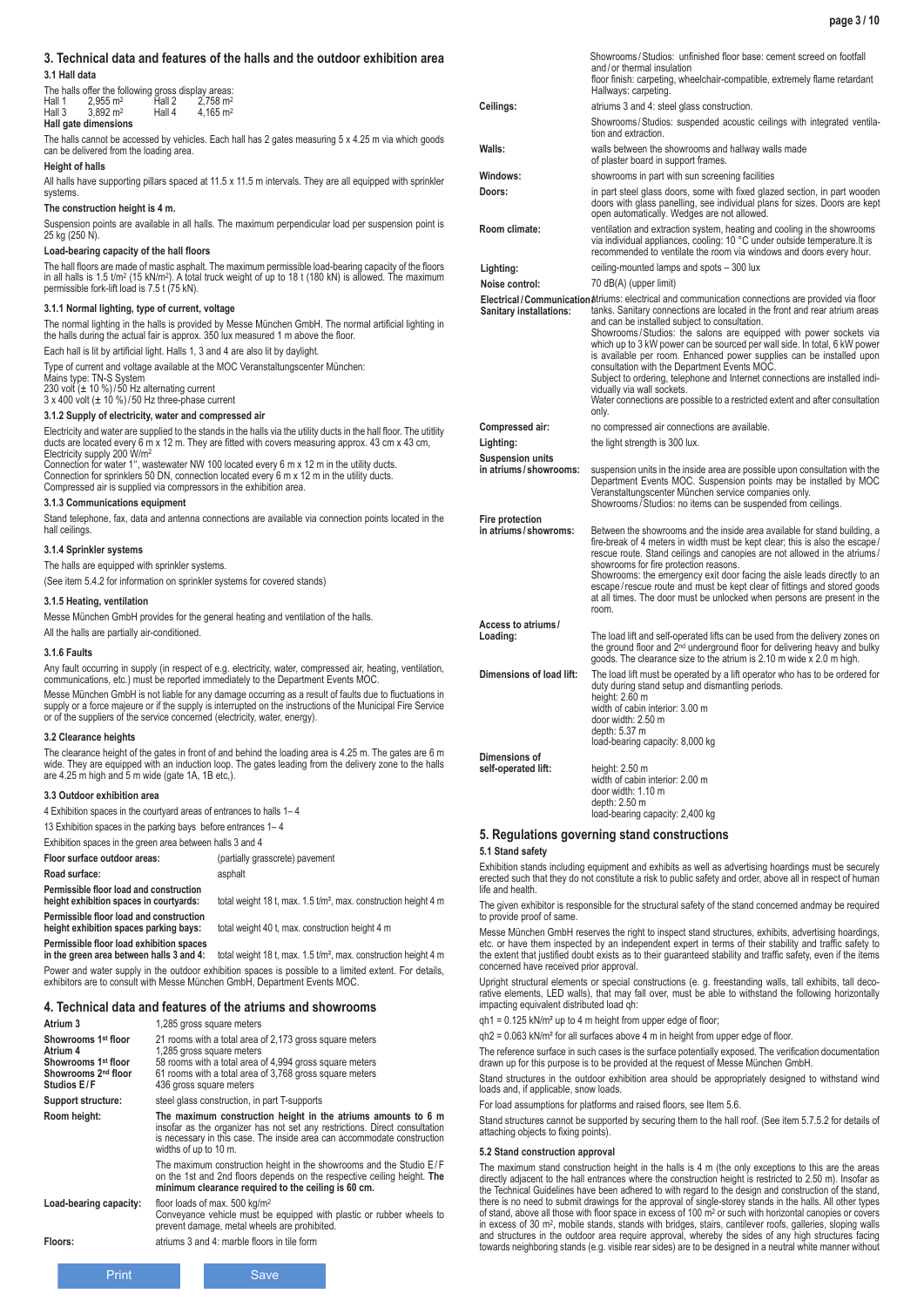any advertising elements. A minimum distance of 1 m must be kept clear to the stand perimeter for any advertising located directly adjacent to neighboring stands. Advertising elements may not be equipped with flashing or changing lights.

Dimensioned layout, elevation view and sectional drawings are to be submitted to the Department Events MOC for approval. Escape and rescue routes are to be shown in a separate plan.

To the extent that 200 or more seats need to be arranged, the total number of seats and the escape / rescue routes must be shown in a separate plan (seating plan scale 1:200) to be submitted to Messe München GmbH, whereby the width of the escape /rescue routes is to be based on the maximum number of persons the room can accommodate and sized accordingly (see also item 6.9). A copy of the plan approved for the given usage should be displayed in a clearly visible location near the main entrance to the assembly room concerned.

#### **5.2.1 Stand structures subject to inspection and approval**

All organizers, exhibitors, tenants, service partners or other service providers are obliged to check whether the temporary structures they are planning to build, whether in the halls or in the outdoor area, require approval. If in doubt, you should contact the Department Events MOC of Messe München GmbH.

### Stand spaces in the halls:

To-scale drawings for single-storey stands with floor space in excess of 100 m<sup>2</sup> or with horizontal canopies or covers larger than 30 m2 must be submitted for approval to the Department Events MOC (ground plan and elevation sketches to a scale of at least 1:100) by the deadline specified in the Order Forms for Exhibitor Services at the latest. To the extent that approval is granted, one copy is then returned to the exhibitor/ stand-builder with Messe München GmbH's stamp of approval. This means that the stand construction concerned has been approved. The erection of such temporary structures as require exe-cution approval in accordance with art. 72 of the Bavarian Building Directive (BayBO) must be applied for with the Munich City Council – Department for Urban Planning and Building Regulations – subject to submission of the test log and compliance with the statutory deadlines.

Postal address: Landeshauptstadt München Referat für Stadtplanung und Bauordnung Hauptabteilung IV – Lokalbaukommission Blumenstraße 28 b D-80331 München www.muenchen.de

The costs of the stand design approval process will be charged to the exhibitor.

#### **5.2.2 Vehicles and containers**

The use of vehicles and containers as exhibits in the halls is subject to approval (see item 5.4.1.2). For damage to road surfaces and hall floors by vehicles and containers, the exhibitor is liable in full.

Motorized /Mobile exhibition stands (show trucks, buses, trailers, etc.) must be equipped with a sprinkler system if they constitute a single, uninterrupted area measuring more than 30 m<sup>2</sup>. The space between two motorized /mobile exhibition stands is considered to be part of a single, uninterrupted area unless the distance between the two motorized /mobile exhibition stands is large enough to ensure that the effect of the sprinklers installed in the hall is not compromised.

Due to the lack of a connection between the temporary sprinkler system and the central fire alarm sys-<br>tem on site, at least one security guard must be present throughout from the time the mobile exhibition<br>stand accesses exhibitor himself or via the MOC Veranstaltungscenter München security service.

Should the security personnel be deployed by the exhibitor, a list of their names and phone numbers must be deposited with the Department Events MOC.

#### **5.2.3 Alteration of non-compliant stand structures**

Stand structures that have not been approved or do not comply with the Technical Guidelines or statutory regulations, must be altered as necessary or removed.

If this is not done within the set period, Messe München GmbH is entitled to carry out the alterations itself or, if necessary, remove the stand structures concerned at the expense of the exhibitor.

### **5.2.4 Extent of liability**

To the extent that the exhibitor or the stand-builder he appoints does not comply with the above stand construction regulations, he is liable for any damage resulting from violation of these regulations. Moreover, the exhibitor or the stand-builder he appoints agrees to exempt Messe München GmbH from all claims by third parties that may be asserted due to violation of the above stand construction regulations.

#### **5.3 Construction heights**

The standard height for stand structures and advertising hoardings in the halls and atriums is 3 m. In the showrooms, studios and conference rooms, a clearance of min. 60 cm to the ceiling is required.

The maximum construction height is specified individually per event and can be requested from the Department Events MOC of Messe München GmbH.

The maximum height for stand structures set by Messe München GmbH may only be exceeded with prior written approval.

Exhibits are not normally subject to this limitation, but should be reported to the Department Events MOC prior to the event.

### **5.4 Fire prevention and safety regulations**

#### **5.4.1 Fire prevention**

#### **5.4.1.1 Stand construction and decorations (embellishments)**

As a general rule, no easily flammable materials, materials that drip or melt when burning, toxic gases or materials producing heavy smoking / sooting, such as most thermoplastics including polystyrene (Styrofoam), whatsoever may be used.

In individual cases and for safety reasons, special conditions may be imposed for load-bearing Structural components (e.g. non-flammability).

Any mountings, fasteners and ties required for structural or load-bearing purposes must be made of non-flammable materials.

Materials used to embellish the stand must be classed as being at least extremely flame-retardant (class B1), may not drip or melt when burning pursuant to DIN 4102-1, may only produce a limited amount of smoke or comply with class C (C s2, d0) pursuant to EN 13501-1. A test certificate verifying the fire classification of the materials used must be available for presentation.

As a rule, materials such as bamboo, reeds, hay, straw, mulch or peat do not meet these requirements and are in general to be protected separately or treated with a suitable and approved fire-proofing agent, to be coordinated with the Munich Municipal Fire Department and taking account of the processing instructions. The use of deciduous and coniferous shrubs or bushes is only permitted if they have moist root balls. If during the event it becomes apparent that the trees and plants are drying out and thus becoming easily flammable, they must be removed.

Messe München GmbH's consent can in particular be made subject to the general fire load to be considered.

As a general rule, waste materials should be removed and disposed of immediately or collected in appropriate containers and then disposed of correctly.

### **5.4.1.2 Motor vehicles as exhibits**

In the halls and atriums, **motor vehicles may as a general rule neither be operated nor parked**.<br>An exception to this ruling, which must be applied for via the "Application for Preventive Fire Protection Measures" form, can be granted by the Munich Municipal Fire Department. Exhibitors have no entitlement to approval being granted exceptionally.

In the exhibition halls and atriums, vehicles may only be displayed with the quantity of fuel required for accessing and leaving the given hall. The low level lamp on the fuel gauge must be activated. At Messe München GmbH´s request the battery is to be disconnected. The fuel tank is to be locked if possible.

Depending on the event and installation location of the exhibit, additional safety measures may be required, such as inerting the fuel tanks, disconnecting the batteries, rinsing of fuel lines, and / or deploying security guards.

Internal combustion engines may not be put into operation for demonstration purposes in the halls or atriums or within the exhibitor's own stand. Fuels may not be stored at the stand.

For information in connection with **gas-powered** vehicles and / or vehicles with **energy capture via fuel cells**, please also observe item 6.7. Vehicles with liquid gas engines may only be located above the up-per edge of the site. On gas-powered vehicles, the pressurized gas tanks must be completely drained.

Vehicles with a **fuel cell** or with hydrogen combustion engines must be drained, flushed and rendered inert before entering the exhibition grounds at the MOC. Supporting evidence is to be provided as proof.

For vehicles with **alternative drive technology, e.g. electric or hybrid engines**, the batteries are to be separated from the drive by the safety limit switch (master switch). Charging of vehicles is not permitted inside the halls.

Motorized /Mobile exhibition stands (show trucks, buses, trailers, etc.) must be equipped with a sprinkler system if they constitute a single, uninterrupted area measuring more than 30 m2. Such areas as are located between two motorized /mobile exhibition stands also count as part of given single, uninterrupted area, unless the space between the two motorized /mobile exhibition stands is large enough to ensure that the effect of the sprinklers installed in the hall is not compromised.

#### **5.4.1.3 Explosive substances, ammunition**

Such explosive substances as are subject to the provisions of the Explosives Act and ammunition as is subject to the Firearms Act may not be displayed at fairs and exhibitions.

#### **5.4.1.4 Pyrotechnics**

Pyrotechnical displays are as a general rule prohibited. An exception to this ruling, which must be applied for via the "Application for Preventive Fire Protection Measures" form, can be granted by the relevant safety authorities. Exhibitors have no entitlement to approval being granted exceptionally.

#### **5.4.1.5 Balloons and airships**

The use of balloons and airships is generally prohibited in the halls and atriums. Exceptions to this ruling<br>require the prior written approval of the Department Events MOC. To the extent that approval is granted,<br>the ball ships must remain within the confines of the stand and not exceed the maximum height allowed for stands and advertising hoardings.

### **5.4.1.6 Other flying object**

The use of flying objects is in the halls and atriums is generally not permitted. Exceptions require the prior written approval of the Department Events MOC.

### **5.4.1.7 Smoke machines**

The use of smoke machines has to be co-ordinated with the Department Events MOC.

#### **5.4.1.8 Ash containers, ashtrays**

To the extent that smoking is not explicitly prohibited on a stand or parts thereof, a sufficient quantity of ashtrays or ash containers made of non-flammable materials must be provided and arrangements made for their regular emptying into non-flammable, tightly closing containers.

#### **5.4.1.9 Containers for recyclable and residual waste**

No containers for recyclable and residual waste made of flammable materials are to be used on the stands. Any recyclable and residual waste produced on the stands should be disposed of regularly, on the evening of each event day latest, via containers intended for this purpose and placed on the edge of the aisle-side of the stand for collection purposes. Readily flammable waste materials such as wood chippings, other bits of wood, sawdust and the like should be kept in sealed containers and disposed of on a daily basis or several times per day if large quantities are produced.

The containers / bags that are distributed for non-recyclable, recyclable and residual waste are collect-ed by the cleaning company on the evening of each event day.

### **5.4.1.10 Spray guns, solvents**

Prior approval must be submitted in writing to and obtained from the Department Events MOC. for any welding, cutting, soldering, melting and abrasive cutting work. The surrounding area must be protected from flying sparks when work is under way. Any joints and cracks should be sealed with appropriate, non-flammable materials. Stands must be equipped with suitable fire extinguishers approved to DIN 14406 and / or EN3 suitable and approved for fire classes A/B/C.

Naked flames and activities involving a risk of fire are as a general rule prohibited during the event. An exception to this ruling, which must be applied for via the "Application for Preventive Fire Protection Measures" form, can be granted by the Munich Municipal Fire Department. Exhibitors have no entitlement to approval being granted exceptionally.

### **5.4.1.12 Empty packaging/Storage of goods**

The storage of empty packaging of any kind (e.g. packaging and packing materials) in the halls, in the atriums, the showroms and in the delivery zone is prohibited. Any such items should be removed as soon as they have become empty.

Messe München GmbH is entitled to remove wrongfully stored empty packaging at the expense and risk of the exhibitor. The storage of such items at the MOC event facilities can occur via forwarding agents appointed by Messe München GmbH. This service is not free of charge.

#### **5.4.1.13 Fire extinguishers**

We recommend at least one fire extinguisher (water or foam) as per DIN EN3, ASR A2.2 be kept on each exhibition stand over 200 m2. Only fire extinguishers with a currently valid test seal may be used.

A CO<sub>2</sub> extinguisher is to be kept on stands with electrical distribution units with a total output of at least<br>10 KW. The size is limited to max. 12 kg. Appropriate fire extinguishers (class A, B, F) are to be kept on<br>exh

Suitable, tested fire extinguishers can be hired from the Department Events MOC of Messe München GmbH or from our service partner Wania + Barfuss & Co. KG. Messe München reserves the right to charge for any used or damaged fire extinguishers that have been removed from in-house wall hydrants.

The use of spray guns and / or nitro-cellulose paints is prohibited.

### **5.4.1.11 Abrasive cutting and working with a naked flame**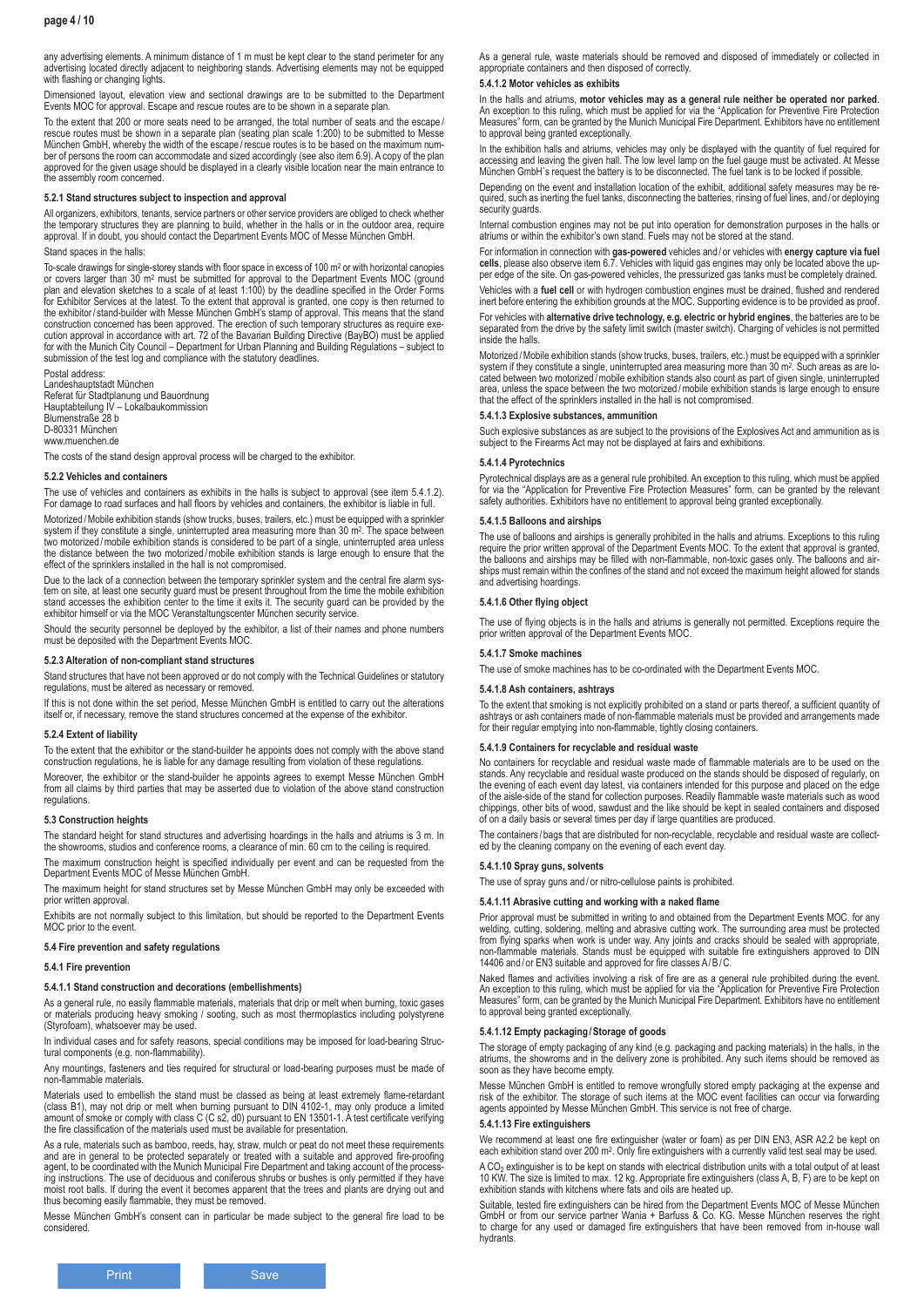In general, such extinguishing agents as are suitable for the purpose concerned are to be used. The use of powder extinguishers at the MOC Veranstaltungscenter is prohibited. Further information can be obtained from the Notice "Fire Protection Measures at Trade Fairs and Exhibitions."

### **5.4.2 Stand ceilings**

The halls at MOC Veranstaltungscenter München are equipped with an automatic fire extinguishing system, the effective operation of which may not be hindered by any stand ceilings.

Irrespective of their size, stand coverings of any kind are subject to approval and must be registered in writing with the Department Events MOC of Messe München GmbH (see "Application for Preventive Fire Protection Measures" form in the Order Forms for Exhibitor Services). All stand ceilings and canopies are subject to the prior written approval of Messe München GmbH's Department Events MOC.

Stand ceilings must generally be at least flame-retardant (B1 as per DIN 4102 or DIN EN 13501-1; the test certificate should be available for presentation on the stand) and a sprinkler system has to be installed for any single covered area exceeding 30 m2.

In such cases, one sprinkler nozzle must be installed for every 12 m² or part thereof of covered space;<br>any rooms / cabins located beneath the stand cover must be encompassed by the sprinkler system.

Given the consent of the Munich Municipal Fire Department, sprinkler systems for stand coverings larger than 30 m2 are not necessary if the coverings meet the following requirements:

Metal modular or grid ceilings:

The covering concerned is a modular or metal-grid ceiling comprising open-mesh grating, perforated sheet metal or similar. At least 70 % of the entire ceiling structure including lamp fittings, etc. must be open in accordance with the planning and installation guidelines laid down by the Association of Damage Insurers (VdS). The degree of openness of the given structure must be proven verifiably.

Textile coverings:

The covering is fire-resistant and its horizontal installation below sprinkler units has been approved<br>by the Association of Damage Insurers (VdS) (wide-mesh netting or fabric with integral thread fusing).<br>VdS' written app compliance with the VdS installation instructions is required.

Further information on the materials approved for stand coverings and the suppliers of such materials can be obtained from the Order Forms for Exhibitor Services (see Notice on Sprinkler-compatible Materials).

### **5.4.3 Glass and acrylic sheet**

Only glass suited to the relevant purpose may be used. In the case of structures made of glass, only laminated safety glass may be used. For further information on the subject, please contact the Departments Events MOC.

Edges of glass panes must be machined or protected in order to preclude any risk of injury. Components made entirely of glass must be marked appropriately at eye level.

### **5.4.4 Regularly occupied spaces /Partitioned "trapped" rooms**

Any partitioned rooms on stands in the halls used by staff must offer users an unobstructed line of sight in the direction of escape towards the nearest emergency escape/rescue route. Such occupied<br>spaces as may be accessed or left via a partitioned room only ('trapped' rooms) are not permitted on<br>stands located in halls of the nearest emergency escape /rescue route or its accessibility are prohibited. Messe München GmbH reserves the right to impose any safety- or fire protection-related demands that may become additionally necessary until such time as stands undergo official acceptance.

Alternatively, 'trapped rooms' may be separated from other stand areas only by glazing to preserve the visual perception of a single room. Kindly contact the Department Events MOC for further information.

#### **5.5 Exits, escape routes, doors**

#### **5.5.1 Exits, escape routes**

Stands with a floor area exceeding 100 m<sup>2</sup>, an escape route longer than 10 m or a stand designed such that the exit / escape route is not visible from all points on the stand must have at least two separate exits / escape routes to be located as far apart from each other as possible.

Stands with a floor area of up to 100 m² require one exit with a clearance width of at least 0.90 m.<br>Stands with a floor area of more than 100 m² require two exits, each with a clearance width of at least 0.90 m. Stands with a floor area of more than 200 m² require two exits, each with a clearance width of at least 1.20 m. For stands with a floor area of more than 400 m², Messe München GmbH's Department Events MOC stipulates the number of exits and their respective clearance width in compliance with the statutory and regulatory requirements valid at the given time.

Any partitioned rooms on stands in the halls used by staff must offer users an unobstructed line of sight in the direction of escape towards the nearest emergency escape /rescue route. Such rooms used by staff as may be accessed or left via a partitioned room only ('trapped' rooms) are not permitted on stands located in halls. All measures that compromise a clear line of sight in the direction of escape of the nearest<br>emergency escape / rescue route or its accessibility are prohibited. Messe München GmbH reserves the<br>right to i until such time as stands undergo official acceptance (see item 4.4.4).

If within a given stand the maximum length of an escape route to a hall aisle exceeds 10 m, the stand must be equipped with a second exit and / or an aisle at least 2 m wide leading to a hall aisle

Escape routes should be marked as such in accordance with ISO 7010 and / or BGV A8.

#### **5.5.2 Doors**

The use on escape routes of swing doors, revolving doors, security coded doors, sliding doors, lifting doors and any other devices which could block access is prohibited.

### **5.5.3 Tensators® /Other barriers**

Tensators / other barriers may only be used on escape routes if they are suited to this purpose. Such barriers as can be opened and removed without delay (e.g. with magnetic webbing tape ends) are suitable.

### **5.6 Platforms, ladders, stairs, bridges**

All general walkways immediately adjacent to areas that are more than 0.20 m lower must be protected by a balustrade of at least 1 m with at least top, middle and lower cross-braces.

Static load verification is to be provided for platforms with a height of 0.5 m and more. The platform<br>floor must be designed to comply with DIN EN 1991-1-1 (2010) in conjunction with DIN EN 1991-1-1/<br>NA (2010) Table 6.1DE working load of qk = 3 kN/m² for cafés and reception areas; for areas where a large number of persons gather, 5 kN/m<sup>2</sup> applies.

The maximum permitted height for single-step, open-access platforms is 0.20 m.

Ladders, ascents and bridges must comply with the relevant accident prevention regulations.

### **5.7 Stand design**

### **5.7.1 Appearance**

The design and equipping of a stand as well as any necessary construction work are the responsibility<br>of the given exhibitor. In this connection, he must however take into account the character and appear-<br>ance of the fair changes to be made to the stand design. Moreover, Messe München GmbH reserves the right to pre-scribe the framework structure required for a given event in its Special Terms of Participation. Products manufactured by way of the exploitative employment of child labor as defined under the provisions set out in ILO Convention 182 may not be used for the construction or equipping of the stand.

Stand walls bordering on visitor aisles must include glass panels, alcoves, displays, etc. to give them a more appealing look.

The exhibitor's name and location must be indicated on the stand in a clearly visible manner.

The stand walls facing neighboring stands should be kept neutral, white and clean above a height of 2.50 m to prevent any conflict of design with the neighboring stand.

When building the stand, it is advisable to give due consideration to its barrier-free nature such that stands and the facilities they offer are also accessible to and can be used by handicapped persons without assistance

### **5.7.2 Verification of rented stand space**

The stand area is measured out on the hall floor by Messe München GmbH and marked at the corners. After stand space has been allocated, each exhibitor is obliged to check the location and size of any installations, in particular fire alarms, utility ducts, ventilation systems, etc. and, where necessary, instruct the stand-builder accordingly.

The boundaries of the stand area must be observed. (See also item 5.7.4 Hall floors)

#### **5.7.3 Structural modifications to halls**

Hall, atrium and showroom elements as well as technical facilities may not be damaged, soiled or in any way changed (e.g. by drilling of holes, use of nails or screws, etc.). Nor may paint, wallpaper or adhesives be applied to them.

Stand structures and exhibits may not subject hall, atrium and showroom elements as well as technical facilities to any strain they were not intended to withstand. Hall columns / supports within the stand area may, however, be integrated into the stand design providing they are not damaged and the maximum stand height is not exceeded. Joints on hall, atrium and showroom walls, ceilings and floors may under no circumstances be damaged by chiselling, foundation work or the like. No bolts or anchorages for stand structures may be fitted (see also item 6.1.1 Damage).

Securing exhibits via floor anchorages is only possible in exceptional, justified cases and with Messe München GmbH's prior written consent. To this end, the floor anchorages required should be registered in writing with the Department Events MOC two weeks prior to the commencement of the stand set-up period at the latest. To-scale plans with details of location, anchorage type, drill hole diameters and num-<br>ber of anchorages should be attached to the application. The number of anchorages should be kept to<br>an absolute m München GmbH reserves the right to prescribe the materials to be used for anchorages. In cases where<br>non-approved materials are used and / or floor anchorages are fitted without Messe München GmbH's<br>written consent, flat-r information, please contact the Department Events MOC.

### **5.7.4 Hall floors**

Carpets and other floor coverings must be laid with due regard to safety and may not protrude beyond the stand area.

Only adhesive tape that leaves no traces when removed may be used to fix such coverings. No other adhesive materials or paint may be used on the hall floors.

Any materials used must be removed without leaving any traces. Substances such as oil, grease, paint and the like must be removed from the floor immediately.

With immediate effect, only the following adhesive tapes are permitted for fixing carpeting to hall floors and other floor areas at Messe München.

Adhesive tapes: tesaband 53999, tesafix 4964, tesa 4939, fermoflex 1352, Supertape SM 21111 (double-sided adhesive tape for direct fitting on the hall floor), Supertape SM22132, SM22128 (double-sid-ed adhesive tape for fixing podiums or laying of chipboard).

If other adhesive tapes are used leaving any residues, the removal of such residues will be charged to the exhibitor.

Utility ducts are located every 6 m x 12 m. Usage of the utility ducts is reserved exclusively for Messe München GmbH's accredited service partners.

### **5.7.5 Suspending items from the hall ceiling**

Items may only be suspended using the technical facilities intended for this purpose and in accordance with the provisions set out in the German Statutory Accident Insurance, DGUV Regulation 17.

#### **5.7.5.1 Provision of fixing points**

The provision of supporting structures and fixing points for suspending items from the hall ceiling is<br>the exclusive responsibility of Messe München GmbH. Any changes to supporting structures may only<br>be carried out by Mes subcontractors to do the work required

To the extent structurally feasible, the exhibitor will be provided with a fixing point at the desired position above the stand area. Plans should be attached to the order (form in Order Forms for Exhibitor Services), clearly showing the desired positioning of the fixing points and height details. Items to be suspended may only be located above and within the stand confines. Construction and advertising hoarding heights are to be taken into account. Messe München GmbH will review the feasibility of the desired fixing points.

Each suspension point of the hall ceiling structure can withstand a maximum perpendicular load of 25 kg at distances of 1 m apart from each other.

#### **5.7.5.2 Attaching items to the fixing points**

ltems to be suspended from the fixing points ordered (lighting supports, spotlights, etc.) may<br>only be fitted by the given exhibitor's own specialists or by authorized specialist companies in<br>compliance with relevant Germa

With regard to the attachment and securing of items to be suspended, relevant safety regulations are to be observed. These also and especially include the provisions of the German Statutory Accident<br>Insurance, DGUV Regulation 1 (Principles of Prevention), DGUV Regulation 17, DGUV Regulation 54,<br>DGUV Notice 215-313 and, if

For further information on approved fastening materials, please refer to the Order Forms for Exhibitor Services (see "Notice Suspension Units Attached to Hall Ceilings") or use our download service via the Messe München GmbH homepage.

For safety reasons, the following rules also require compliance. The following are prohibited:

• Suspending of stand components or exhibits

- Securing of stand components or exhibits (stand components and / or exhibits must stand securely in their own right)
- Suspending of items with a rigid and/or frictional connection to the hall floor.

Exceptions to these rulings require Messe München GmbH's prior written authorization.

The fitting and securing of items to be suspended as well as the provision and fixing of complete lighting systems, etc. can also be ordered from Messe München GmbH.

#### **5.7.6 Stand perimeter walls**

Partition walls can be ordered via the Order Forms for Exhibitor Services.

The partition walls and supports may be neither modified nor processed by exhibitors. The exhibitor is liable for any damage to persons or property arising from non-compliance with this ruling.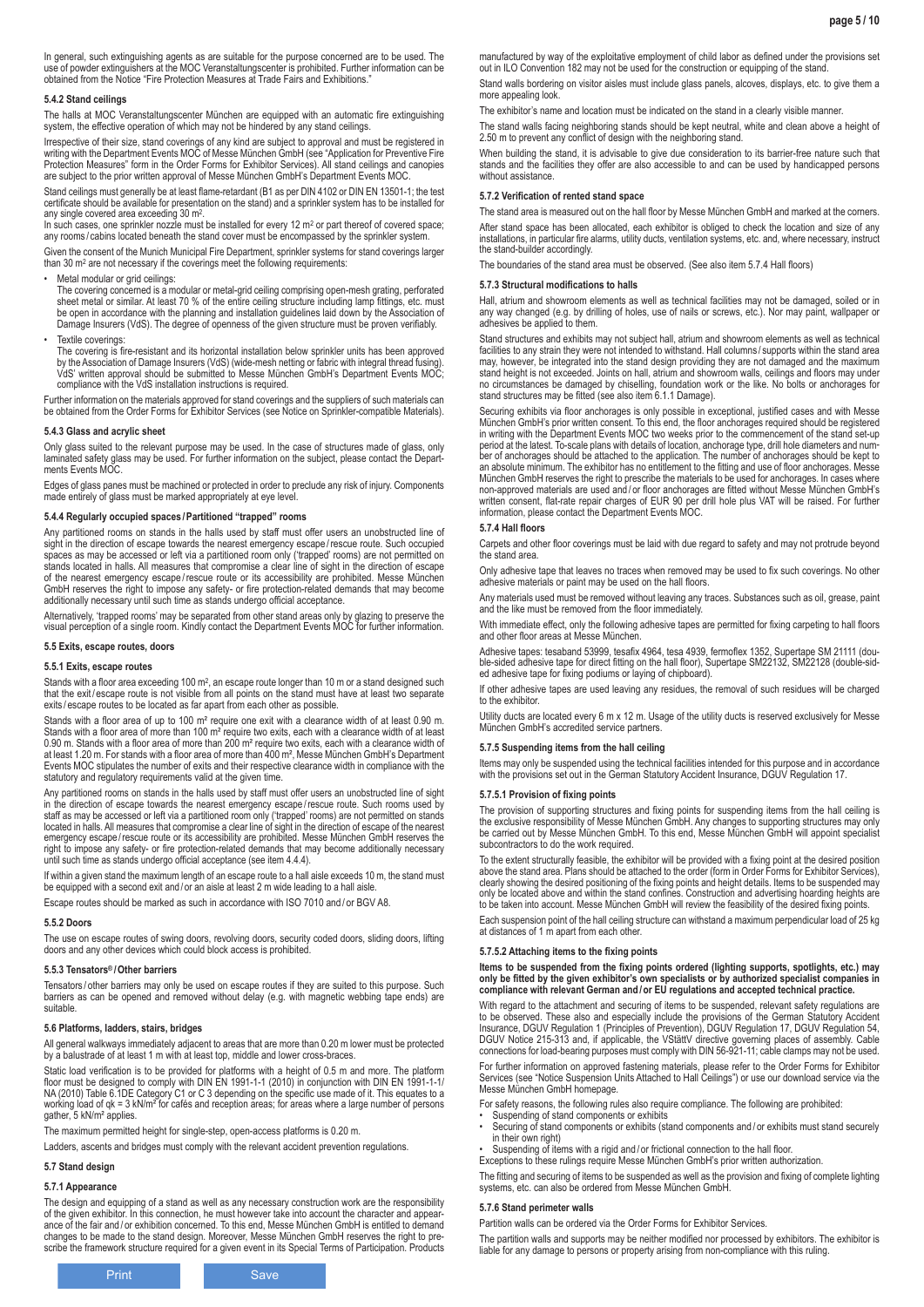### **5.7.7 Advertising media /Presentations**

Stand and exhibit inscriptions, logos and trademarks may not exceed the specified height. In the case of advertising media, a distance of 2 m should be kept free to the neighboring stand unless the advertising is not pointing in any way towards the stand concerned.

All types of performances and presentations as well as all forms of visual, moving or acoustic advertising require Messe München GmbH's prior written approval. They may not disturb any other event participants, cause crowding that blocks the aisles nor drown out the public address system in the halls. The noise level at the stand perimeter may not exceed 70 dB(A).

Despite having given its prior approval, Messe München GmbH is entitled to restrict or prohibit such performances as cause noise, visual disturbance, dirt, dust, vibrations or other emissions or, for other reasons, constitute a significant disturbance to the event or its participants.

Flashing, rotating or fast-moving advertising media are prohibited, as is moving advertising on the stand perimeter

In the absence of any provisions to the contrary set out in the Terms of Participation, the distribution of printed matter and the use of advertising media is only permitted within the boundaries of the exhibitor's own stand.

Messe München GmbH reserves the right, however, to enforce further restrictions in specific cases and is entitled to access stands to check that the above regulations are being observed.

Messe München GmbH is also entitled at the risk and expense of the given exhibitor to remove, cover over or otherwise prevent advertising violating the above regulations.

If a fair, exhibition or other event is not organized by Messe München GmbH but by another organizer, the organizer concerned is entitled to exercise Messe München GmbH's rights described above.

#### **5.7.8 Barrier-free design**

When designing stands, attention should be given to ensuring that they are barrier-free. Stands and the facilities on them should also be accessible and usable by persons with reduced mobility on their own.

#### **5.8 Dismantling stands**

By the end of the dismantling period set for a given event, the exhibitor is obliged to completely clear<br>the stand of all stand-building material, exhibits and any other items and restore the stand area to its original state.

After the set dismantling period has elapsed, Messe München GmbH is entitled but not obliged to have any items left on the stand removed and stored by an authorized forwarding agent at the expense and risk of the exhibitor and charge an appropriate handling fee for doing so. Messe München GmbH is entitled to dispose at the exhibitor's expense of any exhibition-related material and all other items left on the stand after the set dismantling period has elapsed.

#### **5.9 Outdoor exhibition area**

Messe München GmbH's outdoor exhibition area comprises asphalted roads. In the dark, the outdoor<br>exhibition area has general road and path lighting during event-related opening hours. Necessary utility<br>connections are loca lines for stand construction apply by analogy also to stands in the outdoor exhibition area.

#### **Person responsible**

Upon submission of the application—but by no later than the start of stand setup—a person responsible for technical matters is to be appointed with details of name and mobile phone number, who can be reached throughout the entire setup, dismantling and event periods, and can immediately initiate and implement the necessary measures in the case of storm warnings or disruptions through to the cessation of operations.

#### **Inspection of stand space**

The stand area is measured out and marked at the corners by Messe München GmbH.

After stand space has been allocated, each exhibitor is obliged to check the location and size of any installations, in particular supply lines, foundations, tracks, distribution boxes, etc. and, where necessary, instruct the stand-builder accordingly.

The boundaries of the stand area must be observed. The exhibitor is to ensure that no items located inside the stand area protrude beyond its confines. Exceptions to this ruling can be approved for re-volving tower cranes by Messe München GmbH's Department Events MOC for safety reasons; it can make its exceptional approval dependent on all the exhibitors affected agreeing to the given revolving tower crane protruding on to their stands. In the event of an exhibitor refusing to agree to this, his refu-sal has no effect if safety concerns require the given revolving tower crane to protrude on to his stand.

### **5.9.1 Stand construction approval / Stand structures requiring approval**

All stand structures and special constructions in the outdoor exhibition area must generally be registered and—depending on their nature and scope—may also be subject to mandatory verification and<br>approval. The nature and scope of stand structures subject to mandatory registration and approval<br>is set out in the Notice Out submitted in all cases for this purpose.

The stand structures in the outdoor exhibition area subject to mandatory registration and / or approval include all temporary installations that are classed as regular temporary structures in accordance with art. 72 BayBO (Bavarian Building Directive) with a valid model approval certificate or such as are com-parable by way of their type and mode of construction as well as all other accessible and / or covered, room-forming or freestanding structural stand installations.

#### **5.9.2. Ground anchorages**

For anchorages of tents, guy-ropes and flagpoles as well as for other earthworks in the outdoor exhibi-<br>tion area, detailed site plans have to be submitted to the Department MOC Events of Messe München<br>GmbH for written app written approval. Messe München's Department Events MOC is to be notified prior to the commencement of earthwork in the exhibition center grounds.

### **5.9.3. Weather-related loads**

#### **5.9.3.1. Wind loads**

All stand structures in the outdoor exhibition area must be designed to withstand any wind loads occurring, pursuant to DIN EN 1991-1-4 and taking account of the site-related wind zone.

### **5.9.3.2. Wind loads for temporary structures**

If the structure concerned can be classed as a temporary structure in accordance with art. 72 BayBO (Bavarian Building Directive), the wind loads pursuant to DIN EN 13814, 5.3.3.4. (for event installa-tions) or DIN EN 13782, 6.4.2.2. (for tents) can be applied.

Should an operational load case pursuant to DIN EN 13814, 5.3.3.4. be asserted, the discontinuation of operations required as of wind speeds of v10 = 15 m/s (including in single gusts) must be organizationally ensured by the exhibitor / stand operator.

#### **5.9.3.3. Snow loads**

For stand construction activities during the snow-free period (April–Oct.), snow loads need not to be taken into account. For stand construction activities during the winter period (November–March), regular snow loads in accordance with DIN EN 1991-1-3/NA are to be verifiably taken into account for all supporting roof structures, giving due consideration to the site-related snow load zone.

#### **5.9.4. Severe weather warnings**

The stand operator (exhibitor) is required to observe weather forecasts and to take the necessary precautionary measures in case of severe weather warnings, up to stand dismantling or cessation of operations. In addition, the trade fair organizer will issue a general severe weather warning to all exhibitors. For any mobile equipment (such as small exhibits, furniture, parasols, small advertising displays, etc.), the exhibitor / stand operator must ensure that, in the event of severe weather warnings, these may be dismantled and adequately secured at short notice at all times.

#### **5.9.5 Exists / Escape routes**

The length of rescue routes from any point within a closed stand structure to its exit into the open air may not exceed 30 m (walking line).

### **5.9.6 Other regulations applicable in the outdoor exhibition area**

Stand components, signs and flags must be fitted in such a way as to avoid unreasonably disturbing others, particularly other exhibitors and visitors. Misleading company signs must be removed if the exhibition management considers this necessary.

Exhibits higher than 10 m must be registered for approval with Messe München GmbH's Department Events MOC via the appropriate form in the Order Forms for Exhibitor Services 12 weeks prior to the commencement of the trade fair at the latest.

Revolving tower cranes, etc. must be appropriately secured in line with the relevant regulations. Sus-pending advertising hoardings or other loads (apart from flags) from cranes is prohibited for reasons of safety. The use of liquid gas or oil-fired heating is prohibited.

In other respects, the general regulations and those applying to the hall area are also valid for the outdoor exhibition area insofar as they can be meaningfully applied to them.

# **6. Operational safety, technical safety regulations, other technical requirements and supply systems**

#### **6.1 General regulations**

The exhibitor is responsible for the operational safety and compliance with occupational safety and health standards and accident prevention regulations at his stand. Stand construction and dismantling work may only be carried out in accordance with the relevant statutory labor and industrial regulations valid at the given time.

#### **6.1.1 Damage**

Any damage caused by exhibitors or their agents within MOC Veranstaltungscenter München, its buildings or facilities will be remedied by Messe München GmbH at the expense of the exhibitor at the end of the given event.

#### **6.2 Use of machinery**

The use of stud guns is prohibited.

The use of woodworking machines without chip exhausters is not permitted.

The right to use cranes and forklift trucks is reserved for Messe München GmbH's authorized forwarding agents

Only such work platforms as are supplied by Messe München GmbH's authorized service partners may be used. The work platforms rented from such companies may only be operated by persons over 18 years of age qualified to do so. Such qualification must at least comply with the requirements set out in the German Employers' Liability Insurance Association Principle DGUV-G 308 / 008. In special cases, the approval of Messe München GmbH's Department Events MOC must be sought.

### **6.3. Electrical installation**

### **6.3.1 Connections**

Electrical installations from the utility ducts to the stands may only be fitted by Messe München GmbH and / or contractors appointed by it. The electrical installations to be exclusively fitted by Messe München GmbH and/or its contractors include the main electrical connection and cabling, the master fuse and, if applicable, the master switch / electricity meter. Messe München GmbH's Department Events MOC reserves the right to restrict the electrical connection to one basic connection per stand space unit for reasons of safety.

The use of generators on the stands is prohibited. The exhibitor is not allowed to obtain electricity for his stand from such persons as have not been authorized to supply electricity by Messe München<br>GmbH. Exhibitors are expressly forbidden to obtain electricity from neighboring stands. Furthermore,<br>exhibitors are not entitle particularly to neighboring stands.

A ground plan indicating the required position of the connections should be attached to the orders (forms in Order Forms for Exhibitor Services).

The exhibitor is responsible for ensuring that the electrical installation is able to provide all items on the stand requiring electricity with sufficient power such that they can operate simultaneously. Should this not be the case, Messe München GmbH is entitled to upgrade the electrical installation at the expense of the exhibitor at the prices stated in the relevant order forms for exhibition services even without an order to this effect from the exhibitor so that all items on the stand requiring power can operate simultaneously.

Power supply lines are laid in utility ducts wherever possible, but may have to be run above ground if the location of the connection point makes this necessary.

Messe München GmbH is entitled to run power lines and connections serving neighboring stands across the exhibitor's stand unless Messe München GmbH can provide the electrical connection to the neighboring stands at the same or lower cost without laying supply lines and connections across the exhibitor's stand.

Should the exhibitor wish power lines to be laid across public aisles or third-party stands, Messe München GmbH's prior approval must be sought. Any power lines laid in this respect must give due consideration to the safety of the public and exhibitors alike and are payable by the exhibitor.

To the extent that power consumption is not payable on a flat-rate basis, it will be determined via the meter fitted and invoiced at the per-kW/h prices shown in the Order Forms for Exhibitor Services.

For safety reasons, Messe München GmbH reserves the right to switch off the exhibitor's power supply after the event has finished.

#### **6.3.2 Stand installation**

Electrical installation work within the confines of the stand can be carried out by the exhibitor's own electrical fitters or approved electrical contractors in accordance with VDE regulations (Association for Electrical, Electronic & Information Technologies), VdS regulations and accepted technical practice.

Electrical installation work within the confines of the stand can also be carried out by Messe München GmbH and / or contractors appointed by it providing an appropriate order is submitted.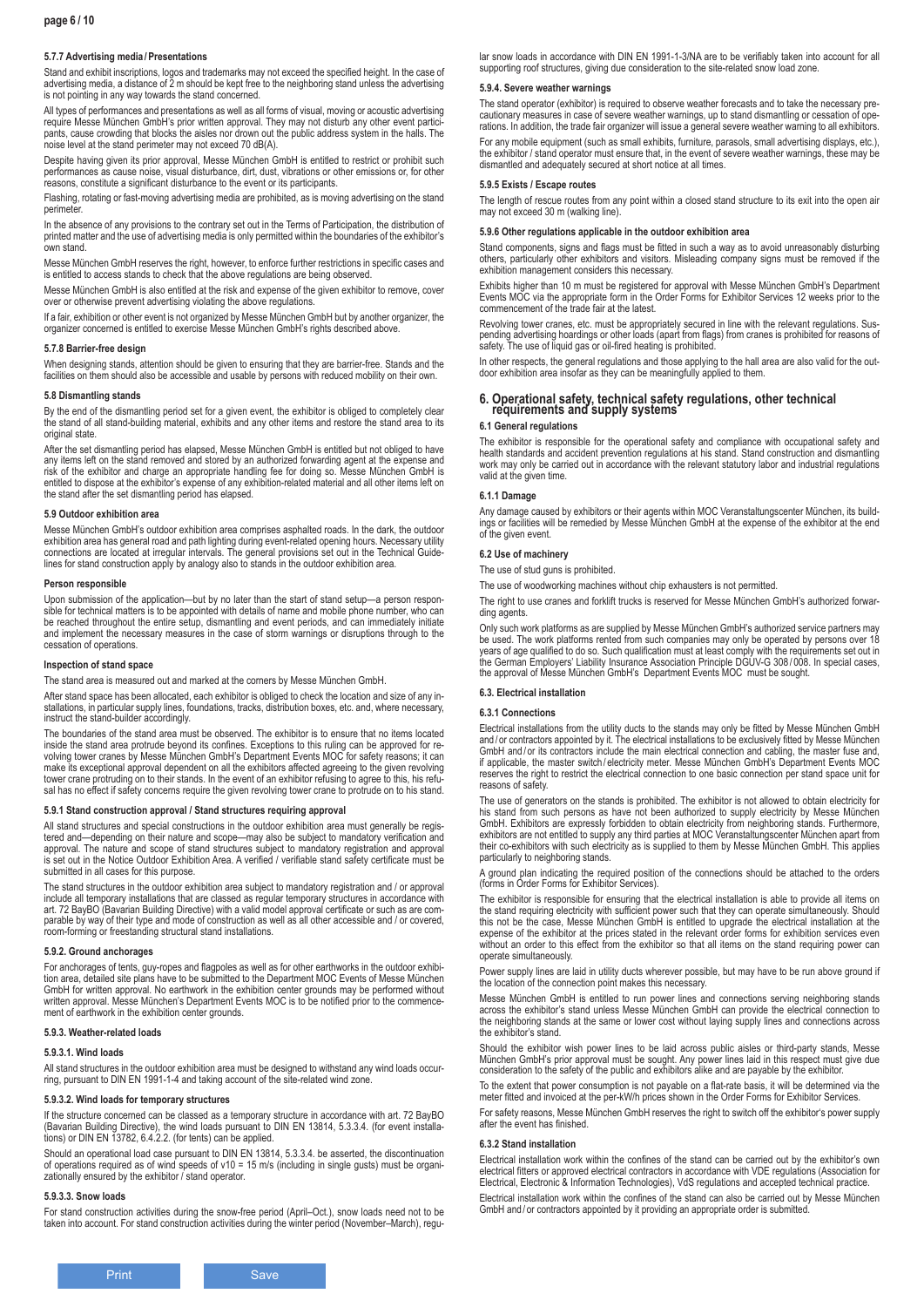Any connections, machines or equipment that have not been authorized, do not comply with the relevant regulations or use more power than indicated in the application are prohibited. They can be removed from the stand and put in storage by Messe München GmbH at the expense and risk of the exhibitor.

### **6.3.3 Installation and operating regulations**

All electrical installations must be fitted in compliance with the latest safety regulations issued by the German Association of Electrical Engineers (VDE). Special attention should be given to VDE 0100, 0100-718, 0128 and IEC Norm 60364-7-711.

The ratio of high or low-frequency interference transmitted to the mains may not exceed the levels specified in VDE 0160, VDE 0838 (EN 50 006) and EN 61 000-2-4.

Conductive components must be included in the precautions intended to prevent indirect contact (stand earthing).

The regulations set out in the "Electrical Installation on Exhibition Stands" section of the Order Forms for Exhibitor Services require full compliance. All exhibition stand electrical installations will be inspected by an expert for compliance with the regulations effective at the given time for the Munich Trade Fair Center. The inspection will be organized by Messe München GmbH.

#### **6.3.4 Safety precautions**

As a special safety precaution, all heat-generating and heat-emitting electrical equipment (hot-plates,<br>spotlights, transformers, etc.) must be installed on a flammable, heat-resistant and asbestos-free base and monitored adequately during operation.

Depending on the amount of heat generated and / or emitted, adequate distance must be maintained from any flammable materials to ensure these cannot be ignited.

Lamps may not be attached to flammable decorations or the like.

#### **6.3.5 Safety lighting**

Stands whose specific design or structure render the given building's general safety lighting ineffective must be equipped with their own, additional safety lighting in accordance with VDE 0100-718, DIN 50172 and DIN EN 1838. It is to be installed according to currently accepted technical standards and to be mounted in such a manner that the general escape routes can be found and accessed safely.

#### **6.4 Installation of water/wastewater facilities /water attractions**

All installations on stands must comply with the relevant drinking water regulations valid at the given time such that any reduction in the quality of drinking water due to the installation and operation of a water/wastewater connection is ruled out.

#### **6.4.1 Connections**

Water/wastewater facilities from the utility ducts to the stands may only be installed by Messe München GmbH and/or a contractor appointed by it. The water/wastewater installations encompass the main<br>water connection (supply and drainage) with supply and drain pipes as well as a water meter if appli-<br>cable. Exhibitors are no authorized to supply water by Messe München GmbH. Furthermore, exhibitors are not entitled to supply any third parties at MOC Veranstaltungscenter München apart from their co-exhibitors with such water as is supplied to them by Messe München GmbH. Exhibitors are above all prohibited from supplying neighboring stands with such water as is supplied to them by Messe München GmbH.

Connection plans indicating the required position of the connections should be attached to the orders (see forms "Sanitary Installations /Sprinkler-compatible Materials /Compressed Air" in the Order Forms for Exhibitor Services).

The exhibitor is responsible for ensuring that the water/wastewater installation is able to cater for all items on the stand requiring water/wastewater facilities such that they can all operate simultaneously. Should Messe München GmbH determine that the water/wastewater installation ordered by the exhib-itor cannot guarantee the simultaneous operation of all items requiring such facilities, Messe München GmbH is entitled to upgrade the water/wastewater installation at the expense of the exhibitor at the prices stated in the Order Forms for Exhibitor Services even without an order to this effect from the exhibitor. Water/Wastewater piping in the halls will be laid in utility ducts wherever possible, but may under

certain circumstances have to be run above ground if the location of the connection point makes this necessary.

In exceptional circumstances, the required location may be so unfavorable that the connection ordered cannot be installed or that additional costs may be incurred.

Messe München GmbH is entitled to run water/wastewater pipes and connections serving neighboring stands across the exhibitor's stand unless Messe München GmbH can provide the water/wastewater connection to the neighboring stands at the same or lower cost without laying pipes and connections across the exhibitor's stand.

Should the exhibitor wish piping to be laid across public aisles or third-party stands, Messe München GmbH's prior approval must be sought. Any piping laid in this respect must give due consideration to the safety of the public and exhibitors alike and is payable by the exhibitor concerned.

To the extent that water consumption is not payable on a flat-rate basis, it will be determined via the meter fitted and invoiced at the per-m<sup>3</sup> prices shown in the Order Forms for Exhibitor Services.

Wastewater polluted with chemicals may not be fed into the sewage system (see also Item 7.2.1).

For safety reasons, Messe München GmbH reserves the right to cut off the exhibitors' water supply after the event has closed.

### **6.4.2 Stand installation**

Plumbing facilities (water/wastewater facilities) within the confines of the stand can be installed by the exhibitor's own plumbers or approved plumbing contractors in accordance with relevant German /EU requirements and accepted technical practice.

Plumbing work within the confines of the stand can also be carried out by Messe München GmbH and / or contractors appointed by it providing an appropriate order is submitted.

To the extent that plumbing work including connecting up equipment requiring water (devices with water supply and wastewater drainage facilities, e.g. sinks) is not to be carried out by Messe München GmbH and / or contractors appointed by it, the exhibitor has to notify Messe München GmbH in good time prior to the commencement of the work concerned, but 14 days prior to the start of the stand set-up period at the latest, as to which plumbing contractors and / or plumbers will be carrying out the plumbing work. If Messe München GmbH is not supplied with this information by the set time, Messe München GmbH will connect up the equipment requiring water/wastewater facilities and charge the exhibitor with the costs incurred at the prices stated in the Order Forms for Exhibitor Services.

Any connections, machines or equipment that have not been authorized, do not comply with the relevant regulations or use more water than indicated in the application are prohibited. They can be removed from the stand and put in storage by Messe München GmbH at the expense and risk of the exhibitor.

Dishwashers without integrated drainage pumps are not connected to the water mains for safety reasons if the drainage gradient is considered inadequate.

The connection of refrigerators/freezers with open-cycle cooling systems should be registered with<br>Messe München GmbH's Department Events MOC. The water consumed will be measured via meters<br>and charged at the rates stipula reserves the right to prohibit the use of refrigerators / freezers with open-cycle cooling systems.

In cases where water is used on the stand, e.g. for ponds and fountains or for water wall, air humidifier and other spray systems, perfectly hygienic conditions must be guaranteed at all times. Verification of compliance is to be presented at the request of the exhibition company.

### **6.5 Installation of compressed-air facilities**

#### **6.5.1 Connections**

The provision of exhibition stands with compressed air in the halls is possible. Messe München GmbH reserves the right to install a compressor for the supply of compressed air on the stand in cases where,<br>for instance, little compressed air is required. The use of a compressor to be supplied by the exhibitor<br>himself has commencement of the stand set-up period of the given event at the latest. Exhibitors are not allowed to obtain compressed air for their stands from such persons as have not been authorized to supply compressed air by Messe München GmbH. Exhibitors are above all prohibited from obtaining compressed air from neighboring stands. Furthermore, exhibitors are not entitled to supply any third parties at MOC Veranstaltungscenter München apart from their co-exhibitors with such compressed air as is supplied to them by Messe München GmbH. Exhibitors are above all prohibited from supplying neighboring stands with such compressed air as is supplied to them by Messe München GmbH.

Compressed-air facilities from Messe München GmbH's own mains to the individual stands may only be installed by Messe München GmbH and / or a contractor appointed by it. The compressed-air install<br>installed by Messe München GmbH and / or a contractor appointed by it. The compressed-air instal encompass the main compressed-air connection together with associated compressed-air supply lines.<br>The exhibitor is responsible for ensuring that the compressed-air installation is able to provide all items<br>on the stand re the exhibitor cannot guarantee the simultaneous operation of all items requiring compressed air, Messe München GmbH is entitled to upgrade the compressed-air installation at the expense of the exhibitor at the prices stated in the Order Forms for Exhibitor Services without being asked to do so by same.

Compressed-air supply lines will be laid in utility ducts wherever possible, but may under certain circumstances have to be run above ground if the location of the connection point makes this necessary.

Messe München GmbH is entitled to run compressed air piping and connections serving neighboring stands across the exhibitor's stand unless Messe München GmbH can provide the compressed air connection to the neighboring stands at the same or lower cost without laying pipes and connections across the exhibitor's stand.

Should the exhibitor wish piping to be laid across public aisles or third-party stands, Messe München GmbH's prior approval must be sought. Any piping laid in this way must give due consideration to the safety of the public and exhibitors alike and is payable by the exhibitor concerned.

A ground plan indicating the required position of the connections should be attached to the orders (forms in Order Forms for Exhibitor Services).

For safety reasons, Messe München reserves the right to cut off the exhibitors' compressed-air supply after the event has finished.

#### **6.5.2 Stand installation**

Compressed-air installation work within the confines of the stand can be carried out by the exhibitor's own fitters or approved contractors in accordance with German /EU requirements and accepted technical practice.

Compressed-air installation work within the confines of the stand can also be carried out by Messe München GmbH and / or contractors appointed by it providing an appropriate order is submitted.

To the extent that compressed-air installation work including connecting up equipment requiring compressed air (appliances with compressed-air connections) is not to be carried out by Messe München GmbH and / or contractors appointed by it, the exhibitor has to notify Messe München GmbH in good time prior to the commencement of the work concerned, but 14 days prior to the commencement of the stand set-up period at the latest, as to which contractors and/or fitters will be carrying out the compressed-air installation work.

If Messe München GmbH is not supplied with this information by the set time, Messe München GmbH will connect up the appliance and charge it to the exhibitor at the rates valid at the time of the event.

Messe München GmbH is entitled to run compressed-air supply lines and connections serving neighboring stands across the exhibitor's stand unless Messe München GmbH can provide the compressed air connection to the neighboring stands at the same or lower cost without laying supply lines and con-nections across the exhibitor's stand. Should the exhibitor wish compressed-air supply lines to be laid across public aisles or third-party stands, Messe München GmbH's prior approval must be sought. Any compressed-air supply lines laid in this respect must give due consideration to the safety of the public and exhibitors alike and are payable by the exhibitor concerned.

A ground plan indicating the required position of the connections should be attached to the orders (form "Compressed Air / Vacuum Connections" in Order Forms for Exhibitor Services).

For safety reasons, Messe München GmbH reserves the right to cut off the exhibitors' compressed-air supply after the event has finished.

#### **6.5.3 Information and communications services**

All fixed-line connections for information and communications services to the stand are provided exclusively by Messe München GmbH. Connection plans indicating the required position of the connections should be attached to the orders (forms in the Order Forms for Exhibitor Services).

### **6.6 Machinery, pressure containers and exhaust systems**

#### **6.6.1 Machine noise**

The operation of any noise-emitting machinery and / or devices requires Messe München GmbH's prior written approval. It may not disturb any other event participants, cause crowding that blocks the aisles nor drown out the public address system in the halls. Noise-emitting machinery and / or devices may only be operated for short periods of time and only as long and often as the given demonstration requires. The noise level at the stand perimeter may not exceed 70 dB(A).

Despite having given its prior approval, Messe München GmbH is entitled to restrict or prohibit such performances as cause noise, visual disturbance or, for other reasons, constitute a significant disturbance to the event or its participants.

If a fair, exhibition or other event is not organized by Messe München GmbH but by another organizer, the organizer concerned is entitled to exercise Messe München GmbH's rights described above.

### **6.6.2 Product safety**

The exhibitor is principally obliged to display only those products that meet European marketing require-<br>ments (e.g. specific EU directives such as the Machinery Directive, Toy Directive, Low-voltage Directive,<br>Medical Pr sign must be attached to the product indicating that it may only be marketed in the EU and the European Economic Area (EEA) upon compliance with all relevant legal requirements, or that the product is only intended for export to non-EU states and non-EEA states.

The exhibitor authorizes Messe München GmbH with the approval of the relevant authorities to publicly<br>declare on its behalf that the conformity evaluation procedures have not yet been concluded in connec-<br>tion with such ex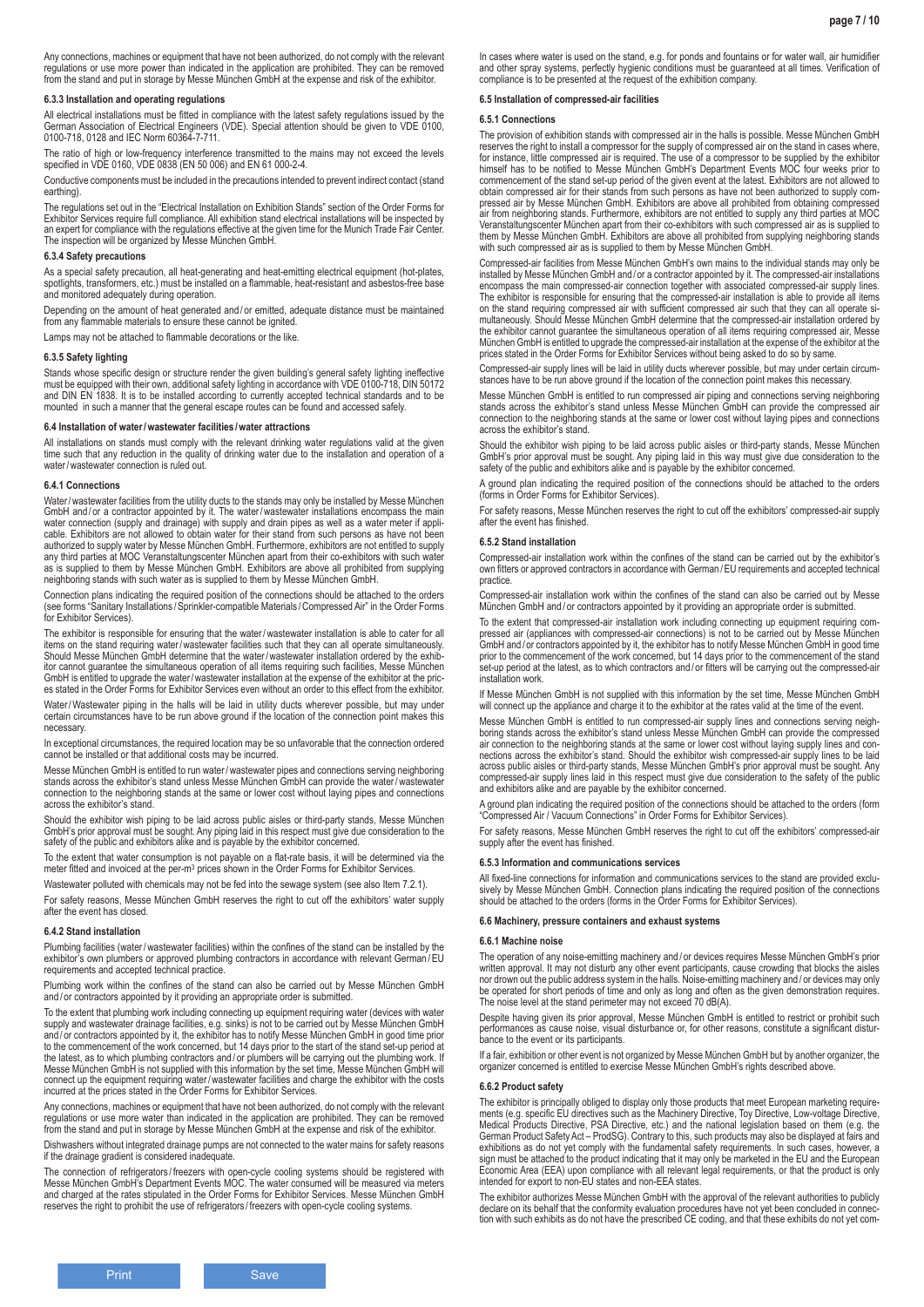### **page 8 / 10**

ply with the formal and safety provisions of the relevant regulations and may not be sold or purchased in the countries of the EU and EEA until such time as they comply with these regulations.

Products may (and must) be provided with CE coding only when they are subject to specific EU directives prescribing such CE coding. For such products, a conformity assessment must be conducted, technical documents verifying conformity prepared, an EU conformity declaration issued and the CE coding attached. Operating instructions, safety information, etc. in the user's national language are to be provided or attached.

Any precautions necessary for the protection of persons must be taken by stand personnel in connection with demonstration activities

The stand personnel is also responsible for ensuring that no machines are activated without authorization

### **6.6.2.1 Safety devices**

Machinery and equipment components may only be operated if all relevant safety devices are in place. The standard safety devices can be replaced by a secure covering made of organic glass or another suitable, transparent material

Where equipment is not operated, the safety devices can be removed to give visitors a clearer view of the design and construction of the otherwise covered components.

The safety devices must then be clearly displayed next to the machine.

#### **6.6.2.2 Test procedures**

The exhibited technical equipment will be inspected for its accident prevention and safety characteristics<br>by the relevant supervisory authority – the Factory Inspectorate – together where necessary with the<br>relevant techn available on the stand for CE coding verification purposes. If in doubt, exhibitors should contact the relevant authorities in good time prior to commencement of the event.

#### **6.6.2.3 Operating prohibition**

Furthermore, Messe München GmbH is entitled to prohibit the operation of machinery, equipment and other devices at any time Messe München GmbH deems it to constitute a risk for persons and / or property.

#### **6.6.3 Pressure containers**

#### **6.6.3.1 Acceptance certificates**

Pressure containers may only be operated on the stand if the tests / acceptance inspections required pursuant to the Operating Safety Directive (BetrSichV) valid at the given time have been carried out on them. Any proof of testing issued as a result should be kept on the stand near the pressure container and presented at the request of the relevant supervisory authorities.

#### **6.6.3.2 Testing**

In addition to the presentation of a valid structural and test certificate (EC conformity declaration and any other necessary documents in German and English), an acceptance test must also be conducted on site. If applied for in good time, four weeks prior to the commencement of the trade show at the<br>latest, pressure containers subject to testing may be put through the acceptance test by the Technical<br>Inspectorate up to

Inquiries in connection with this are to be addressed to the MOC Department Events. A person responsible for the pressure container must be present on the exhibition stand.

### **6.6.3.3 Rental equipment**

If rental equipment is used on the stand, the above regulations apply accordingly. Above all, any proof of testing issued (6.6.3.1) should be kept on the stand near the pressure container concerned and presented at the request of the relevant supervisory authorities.

#### **6.6.3.4 Verification**

The requisite acceptance certificates should be available on the stand for Factory Inspectorate verification purposes.

#### **6.6.4 Exhaust gases and vapors**

Vapors and gases which are emitted by exhibits and equipment and are flammable, toxic or merely unpleasant for event participants may not be released within the halls but must be fed out into the open air via appropriate ducts in accordance with the German Emissions Control Act valid at the given time.

#### **6.6.5 Exhaust systems**

Such vapors and gases as are flammable, toxic or merely unpleasant for event participants must be fed off via an exhaust duct. The ducting may only be installed by Messe München GmbH or a contractor appointed by it. A ground plan indicating the required position of the ducting should be attached to the orders (form is included in the Order Forms for Exhibitor Services or available from Messe München GmbH's Department Events MOC).

#### **6.7 Use of compressed gases, liquid gases and flammable liquids, fuel pastes and other fuels**

As a general rule, the use of compressed gases, liquid gases and flammable liquids is prohibited. An exception to this ruling, which must be applied for via the "Application for Preventive Fire Protection Measures" form, c approval being granted exceptionally.

Empty containers that have been used for storing compressed gases, liquid gases or flammable liquids may not be kept or stored on the stand or in the hall. Only empty cylinders are allowed for devices and equipment that are not operated for demonstration purposes and must be clearly labelled as such.

Under no circumstances may full cylinders be stored in the halls. An officially approved fire extinguisher PG 6 in accordance with DIN 14406 or DIN EN 3 is to be kept on the exhibition stand.

#### **6.7.1 Compressed-gas and liquid-gas installations**

### **6.7.1.1 Approval of compressed gas cylinders**

The storage and use of liquid gas or other flammable or non-flammable gases in compressed gas<br>cylinders, compressed gas packs or tanks is prohibited without the written approval of Messe München<br>GmbH, MOC Veranstaltungscen impact, falling over, and access by unauthorized parties and heating up in accordance with the relevant accident prevention regulations. Toxic gases may not be used.

### **6.7.1.2 Use of liquid gas**

The leakage test on the liquid gas installation must be carried out in accordance with BGV D34. When setting up the liquid gas installation, BGV D34 (DGUV Regulation 79) as well as TRGS 510 and TRGS<br>800 (Technical Rules for Hazardous Substances) are also applicable.

The use of liquid gas is generally prohibited. If the use of liquid gas installations for grilling and frying purposes is essential for operational reasons, the liquid gas cylinders must be accommodated in fully enclosed, appropriately marked sheet metal cabinets with base ventilation subject to the approval of Munich Municipal Fire Department. The sheet metal cabinets should generally be located outdoors,

easily accessible and clearly visible from outside the stand / operating location. They should be appropriately marked (black "G" on a yellow background). Hoses and cables should be laid in such a way that they are stress-relieved and protected from mechanical loads. Hose lines with a length of more than 40 cm shall be designed as a gas safety hose or a fixed pipeline.

### **6.7.1.3 Installation and maintainance**

The due and proper condition of the liquid gas installation (leakage test) must be certified. The certification document should be available for presentation if required.

| Piping system of the liquid gas<br>installation                                                                                                                                                 | Testing of liquid gas installation                                                                             | Validity of certifi-<br>cation document |
|-------------------------------------------------------------------------------------------------------------------------------------------------------------------------------------------------|----------------------------------------------------------------------------------------------------------------|-----------------------------------------|
| Connection of hosing max. 40 cm<br>long directly to the liquid gas cylinder<br>or the switch valve whereby other<br>screw connections may not be relea-<br>sed when setting up the installation | Qualified person<br>(specialist) for liquid gas pursuant<br>to the Operational Safety Directive<br>(BetrSichV) | 2 years                                 |
| Gas safety hose with plug-in<br>connection (gas socket)                                                                                                                                         |                                                                                                                | 2 years                                 |
| Liquid gas installations in vehicles                                                                                                                                                            |                                                                                                                | 2 years                                 |
| Other piping (the screw connections<br>of which must be released or<br>reconnected when setting up the<br>installation)                                                                         |                                                                                                                | For one setup                           |

The maximum quantity of liquid gas allowed per stand is generally 1 x 11 kg.

When setting up the liquid gas installation, BGV D34 (DGUV Regulation 79) as well as TRGS 510 and TRGS 800 are applicable.

If the aforementioned requirements cannot be met for operational reasons, coordination with the Munich Municipal Fire Department is required in good time prior to the event.

#### **6.7.1.4 Pressurized equipment directive**

The provisions of the Operational Safety Directive and the Pressure Equipment Directive of September 27, 2002, BGBl. I, p. 3806 in the version valid at the given time are binding and require compliance.

### **6.7.2 Flammable liquids**

The storage of flammable liquids is generally prohibited. Operations-related exceptions are to be<br>coordinated with Messe München GmbH at an early stage; written approval is required. DGUV rule<br>113-001 and the corresponding require compliance. The amount kept on the stand may not exceed the amount needed for a day's operations. Notification of filling activities is required. They may only be conducted in compliance with the technical safety regulations outside visitor hours. Empty cylinders must be removed from the hall immediately. The storage of flammable and / or explosive detergents in the hall is prohibited. The ban on smoking requires strict compliance. The use of dummies is prescribed for the purpose of exhibiting large quantities.

#### **6.8 Hazardous substances**

The use of hazardous substances and building materials containing hazardous substances must be<br>coordinated with the exhibition organizer. Compliance is required to this end with the Hazardous Sub-<br>stance Protection Act (Ch Prohibition Regulation (ChemVerbotsV) and the Hazardous Substance Regulation (GefStoffV). The relevant safety data sheet and risk assessment must be available for presentation or submission by the exhibitor.

### **6.9. Assembly rooms /Show areas**

Presentations and acoustic advertising require Messe München GmbH's prior approval and must occur in such a way as not to disturb any neighboring exhibitors. The noise level at the stand perimeter may not exceed 70 dB(A). Despite having given its prior approval, Messe München GmbH is entitled to restrict or prohibit such presentations as cause noise, visual disturbance or, for other reasons, constitute a significant risk or disturbance to the event or its participants. The regulations stipulated by the relevant authorities must be observed.

Naked flames, open fires and actions constituting a fire risk are prohibited. Any exceptions to this rul-ing require the approval of Munich Municipal Fire Department. Electric switching systems may not be accessible to visitors.

To the extent that 200 or more seats need to be arranged, the total number of seats and the escape/ rescue routes must be shown in a separate plan (seating plan scale 1:200) to be submitted to Messe<br>München GmbH in triplicate, whereby the width of the escape/rescue routes is to be based on the<br>maximum number of persons t approved for the given usage should be displayed in a clearly visible location near the main entrance to the assembly room concerned. Partitioned assembly rooms must offer users an unobstructed line of sight in the direction of escape towards the nearest emergency escape /rescue route. Assembly rooms that can be accessed or exited via another partitioned room only ('trapped' assembly rooms) are prohibited.<br>All measures that compromise a clear line of sight in the direction of escape of the nearest emergency<br>escape/rescue ro impose any safety- or fire protection-related demands that may become additionally necessary until such time as stands undergo official acceptance (see item 5.4.4).

Messe München GmbH reserves the right to impose additional conditions should the need arise.

The Assembly Place Directive (VStättV) applying at the given time (with particular regard to the operating requirements in part 4 with §§ 31 through 43, as well as § 10 para. 1, §14 para 3 and § 19 para 6) requires compliance.

The width of the escape/rescue routes in assembly rooms is to be based on the maximum number of<br>persons the room can accommodate and sized accordingly. The width clearance of each section of any<br>given emergency rescue rout calculated through to the circulation areas.

Exits in darkened rooms must be lit adequately (signs according to ISO 7010 and / or ASR A1.3). Curtains in the vicinity of the exits must open easily to the minimum exit width prescribed, end 10 cm above the floor and be extremely flame retardant. They are to be provided with a colored marking along the vertical edges used for opening and closing. They may not be sealed (tied together or similar) during operating hours. Applications should be submitted via the "Application for Preventive Fire Protection Measures" form in the Order Forms for Exhibitor Services.

Assembly rooms must have at least two exits leading directly to the hall aisles. These exits should be located as far apart from each other as possible.

Seats arranged in rows must be fixed so they cannot be moved; any chairs arranged temporarily are to be firmly interconnected into rows. Seats must be at least 0.50 m wide. A width clearance of at least<br>0.40 m must be provided between the rows of seats. Seats arranged in blocks may comprise no more<br>than 30 rows. Aisles No more than ten seats may be arranged at the side of an aisle. The seating plan must show places for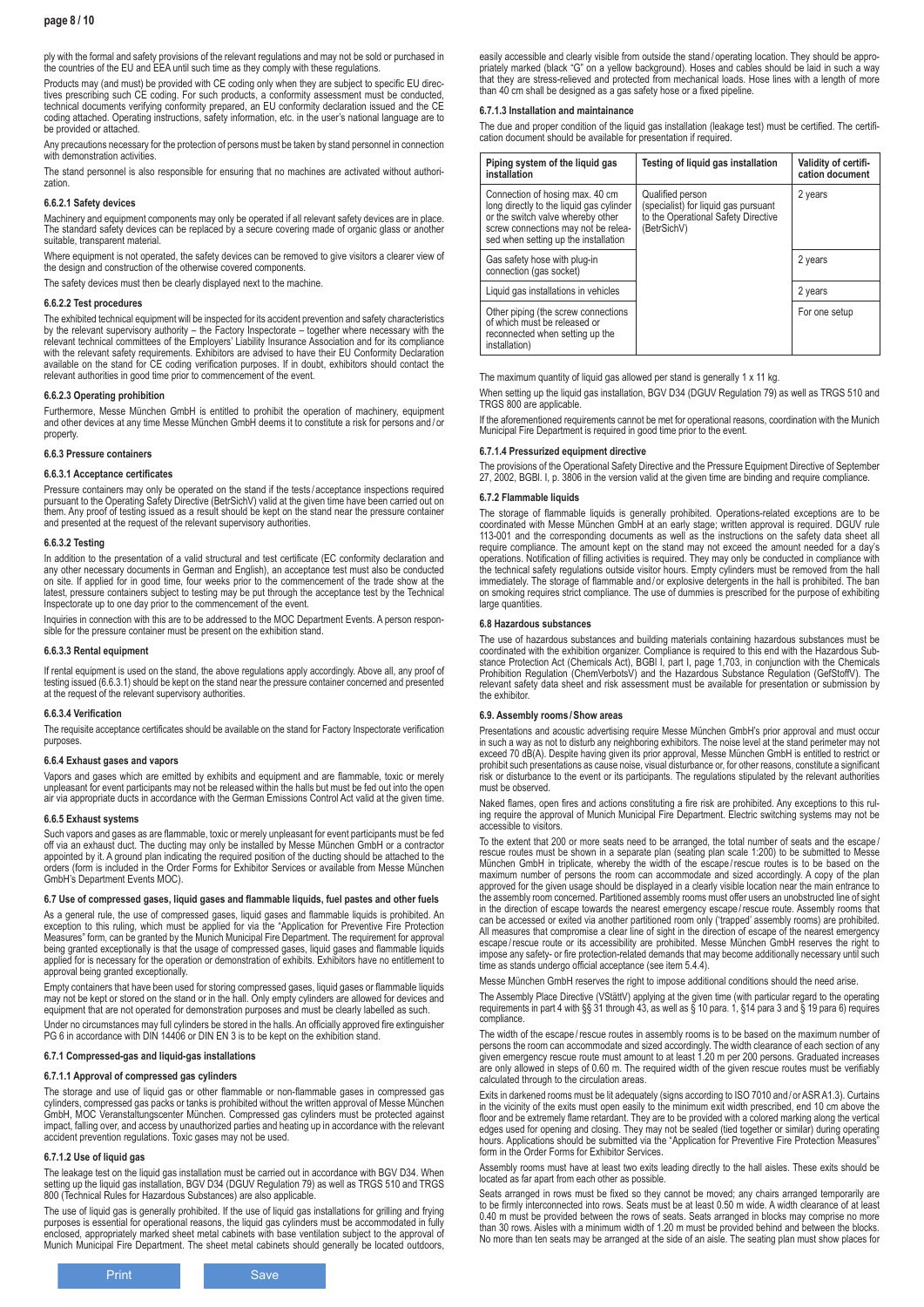both sitting and standing. The path from a seat at a table to the nearest aisle may not exceed 10 m. The distance between the tables should not be less than 1.50 m. The places for wheelchair users are to be marked separately.

Doors located on escape and rescue routes in assembly rooms must open out in the direction of escape and may have no thresholds. During the time in which persons stay in assembly rooms, the doors of the respective escape and rescue routes must be able to be opened from inside easily and to their full width at all times. In the case of show areas as defined in the Assembly Place Directive (VStättV) valid at the given time, a person responsible for event systems or an event system specialist (pursuant to<br>paragraphs 39 and 40 in the Assembly Place Directive) is to be notified by name to Messe München<br>GmbH's Department Events

#### **6.10 Radiation protection**

#### **6.10.1 Radioactive materials**

The use of radioactive materials is only possible with a special permit and Messe München GmbH's approval. The permit must be applied for via the appropriate authorities in accordance with the Radiation Protection Directive valid at the given time and submitted to Messe München GmbH at least six weeks prior to commencement of the given event. Insofar as a permit has been issued, the exhibitor must prove that the intended use of radioactive materials at MOC Veranstaltungscenter München is covered by the permit concerned.

See the Application for Preventive Fire Protection Measures form in the Order Forms for Exhibitor Services for further information.

### **6.10.2. X-ray equipment and spurious radiation equipment**

The operation of X-ray and spurious radiation equipment requires a special permit and Messe München GmbH's approval. The Directive on the Prevention of Damage by X-rays (RöV) valid at the given time must be observed. The operation of X-ray and spurious radiation equipment is subject to mandatory approval or notification pursuant to sections 3, 4, 5 and 8 of the RöV. The relevant authority for Munich as the exhibition venue is the Munich State Factory Inspectorate to which the applications for approval or notification must be submitted via the "Registration of Laser and X-Ray Equipment" form in the Order Forms for Exhibitor Services.

#### **6.10.3 Laser equipment**

The operation of laser equipment requires a special permit and the approval of Messe München GmbH's MOC Events department. The operation of laser equipment is to be notified to the responsible authority in accordance with DGUV Regulation 11 via the "Registration of Laser and X-Ray Equipment" form in the Order Forms for Exhibitor Services.

The operation of laser equipment will be checked by an independent inspector. The laser equipment may only be used if the conditions stipulated by the independent inspector are complied with.

#### **6.10.4 High-frequency equipment, radio systems, electromagnetic compatibility and harmonics (dirty power)**

The operation of high-frequency equipment, radio systems and electromagnetic fields requires a special permit and Messe München GmbH's approval.

The operation of high-frequency equipment and radio systems is only permitted if it complies with the<br>provisions of the Telecommunication Installations Act (BGBI I) and the Electromagnetic Compatibility of<br>Equipment Act (E

The use of paging systems, microport equipment, two-way radio intercom equipment and telecontrol equipment is subject to approval by the Telecommunications and Post Regulatory Authority. A copy of<br>the approval documents issued by the Regulatory Authority is to be submitted to Messe München GmbH<br>in good time prior to t

Moreover, the operation of high-frequency equipment and radio systems is only permitted if a sufficiently large frequency gap is verifiably left between the frequencies / applications they use and those already in use at MOC Veranstaltungscenter München. This verification must be submitted to Messe München GmbH. Details regarding the frequencies / applications in use at MOC Veranstaltungscenter München are available from Messe München GmbH's Department Events MOC.

In case exhibits are shown or stand decorations used, in which electrical, magnetic or electromagnetic fields are generated, the provisions of the Twenty-sixth Ordinance for the Implementation of the Federal Immission Control Act must be adhered to. Electrical installations or exhibits and the exhibition stands are to be designed in such a way as to prevent the power supply network of the exhibition facility being affected by unacceptably high harmonic oscillations (dirty power) (see item 6.3.3).

### **6.11 Cranes, fork-lift trucks, exhibition goods, packaging, goods consignments**

The forwarding agent under contract to Messe München GmbH, hereinafter termed "official forwarding agents", exercises sole forwarding agent rights at MOC Veranstaltungscenter München, e.g. transportation of exhibits, stand structures, etc. to the stands incl. provision of any auxiliary equipment required as well as<br>customs clearance for temporary or permanent importation purposes. Only the officially accredited forward-<br>in Messe München GmbH assumes no liability whatsoever for any risks arising from the activities of the

official forwarding agents. No empty goods or packaging of any kind may be stored on the stands. In special cases, consultation is required with Messe München GmbH, Department MOC Events.

The exhibitor is not entitled to designate Messe München GmbH as the consignee for goods consignments (exhibition goods, stand-building materials, information material and the like) or any other consign-ments that are not meant for Messe München GmbH but for the exhibitor or a third party. Messe München GmbH is entitled but not obliged at the expense and risk of the given exhibitor and against reimbursement of all the costs incurred to accept and store such consignments or appoint an official forwarding agent to store them, above all in respect of exhibition goods and packaging. No claims can be asserted against Messe München GmbH to the effect that it accepted such consignments without checking their condition and completeness, did not check the cargo and forwarding-agent invoices issued or did not store or keep the given goods correctly.

#### **6.12 Musical reproduction**

For all types of musical and audio-visual reproduction, subject to the provisions of the Copyright Act valid at the given time, permission is required from the German Performing Rights Society (GEMA). Contact:

**GEMA** 11506 Berlin, Germany Tel. +49 30 58858999 Fax +49 30 21292795 kontakt@gema.de www.gema.de

Any non-approved musical reproductions may be subject to claims for damages being asserted by GEMA (Section 97 of Copyright Act).

#### **6.13 Beverage dispensing systems**

For the installation and operation of beverage dispensing systems on the stand, the relevant statutory legislation, above all the provisions of the Beverage Dispensing Systems Directive (TRSK) 400 No. 3.3.1<br>and No. 3.3.2 and the Operating Safety Directive (BetrSichV) valid at the given time, must be observed. Further information can be found on the "Registration of Beverage Dispensing Equipment /Notification of Intention to Serve Food and Beverages" form in the Order Forms for Exhibitor Services.

#### **6.14 Food supervision**

In connection with the distribution of food samples for immediate consumption and the on-site sale of food and beverages, the relevant statutory legislation, above all the provisions of the Food Hygiene Directive valid at the given time, must be observed.

As far as the commercial production or distribution of food is concerned, the exhibitor must observe the provisions of the Infection Prevention Act. It is up to the exhibitor to inform himself about all relevant regulations, including those stipulated by local safety authorities, and to observe them. Further information can be found on the "Registration of Beverage Dispensing Equipment /Notification of Intention to Serve Food and Beverages" form in the Order Forms for Exhibitor Services.

#### **6.15 Disturbance due to exhibition goods**

Exhibition goods that, by virtue of their appearance, smell, noise, vibration or similar characteristics,<br>constitute a significant disturbance to the running of the given event, and above all put event partici-<br>pants or th at Messe München GmbH's request. This obligation of the exhibitor concerned still applies even if he indicated such characteristics in his application and his application was approved. Should the exhibitor fail to meet his obligation by not immediately removing the exhibition goods causing the disturbance, Messe München GmbH is entitled to remove the exhibition goods concerned at the expense and risk of the exhibitor or close down his stand without the exhibitor being entitled to claim damages from Messe München GmbH or the relevant organizer. In such cases, Messe München GmbH decides when the stand that has been closed down should be dismantled.

If a fair, exhibition or other event is not organized by Messe München GmbH but by another organizer, the organizer concerned is entitled to exercise Messe München GmbH's rights described above.

### **7. Environmental protection**

Messe München GmbH is committed to the protection of the environment.

The exhibitor undertakes to ensure that he and his sub-contractors fully comply with all environmental protection-related regulations and requirements.

At MOC Veranstaltungscenter München, such materials and products as are characterized by their durability, repair friendliness and recyclability, as produce less waste or waste that is easier to dispose of and / or as are made of residual materials or waste should be used to the greatest possible extent.

One-way tableware for catering purposes is to be avoided. Beverages should be purchased in reusable containers (deposit bottles) as far as possible. However, if disposable tableware is used in exceptional circumstances, only ecologically safe materials may be used, i.e., degradable without harmful effects on groundwater or which can be burnt in waste incinerators without generating residues harmful to the environment.

#### **7.1 Waste management**

Each exhibitor or contractor appointed by it (e.g. stand-builder, caterer, etc) generating waste at MOC Veranstaltungscenter München is responsible for the correct, environmentally friendly disposal of same. The exhibitor may only appoint Messe München GmbH to dispose of the waste generated at MOC Ver-anstaltungscenter München. The exhibitor is to ensure that its contractors only appoint Messe München GmbH to dispose of the waste generated at MOC Veranstaltungscenter München. Messe München GmbH is entitled to appoint its contractors to dispose of the waste generated at MOC Veranstaltungscenter München. In each phase of the event including the stand set-up and dismantling periods, attention<br>is to be given to ensuring that waste is avoided wherever possible. This aim must already be pursued<br>in the planning operation purposes.

#### **7.1.1 Waste disposal**

As part of its order placement duties, the exhibitor is to notify Messe München GmbH in good time as to whether it wishes to have the waste generated during the stand-set-up and dismantling periods and / or during the event disposed of as mixed waste by Messe München GmbH or whether it wishes to initially sort the waste into various recyclable categories (e.g. wood, glass, paper, cardboard, plastic, film/ foil) and to have it then disposed of as pre-sorted, recyclable waste by Messe München GmbH. Kitchen and catering waste and other waste contaminated with kitchen and catering waste may only be disposed of as mixed waste. The exhibitor is to have waste requiring special supervision (point 7.1.2) and oils and grease (point 7.2.1) disposed of separately by Messe München GmbH.

The exhibitor is to collect the waste in appropriate containers which can be supplied by Messe München GmbH on request subject to payment of a charge. Insofar as pre-sorted recyclable waste cannot be collected in containers supplied by Messe München GmbH, the exhibitor will have to coordinate the nature of the collection and disposal of these materials with Messe München GmbH.

The exhibitor is to register the production waste and demonstration residue it generates in good time with Messe München GmbH for disposal while, indicating the materials and quantities concerned. The exhibitor is to ensure that contractors acting at MOC Veranstaltungscenter München on its behalf conduct themselves in the same way as the exhibitor is expected to do in accordance with the above regulations.

#### **7.1.2 Hazardous waste**

The exhibitor is obliged to register with Messe München GmbH in good time together with the relevant data safety sheet details and have disposed by Messe München GmbH such waste as is by virtue of its nature, characteristics or quantity particularly hazardous to health or the environment, explosive or easily inflammable (e.g. batteries, varnishes, solvents, lubricants, machine oils, coolants, printing dyes and inks, paints).

#### **7.1.3 Waste brought to the MOC**

Such materials and waste as are not generated in connection with the event or the stand set-up and dismantling periods may not be brought on to the premises or grounds.

#### **7.1.4 Charges**

Waste registered for disposal will be disposed of by Messe München GmbH at its prices valid at the time of the event. Messe München GmbH reserves the right the demand higher charges for mixed

waste than for the disposal of presorted, recyclable materials.<br>Messe München GmbH is entitled for such waste generated by the exhibitor or its contractors as has not<br>been registered with Messe München GmbH for disposal to double the charge Messe München GmbH would have raised for disposal of the same quantity of mixed waste. Messe München GmbH's right to claim further compensation remains unaffected. The exhibitor may demand a reduction in the lump-sum compensation if it proves that Messe München GmbH has incurred less damage. Waste generated by the exhibitor or its customers is considered to be all such waste as is located on the exhibitor's stand unless the exhibitor can prove that the waste has not been generated by itself or its contractors.

All such objects as are located on the exhibitor's stand after the exhibitor has recognizably left the stand will be treated as waste generated by the exhibitor or its contractors and not registered with Messe München GmbH for disposal unless the exhibitor proves that the these objects were neither in its possession nor in the possession of its contractors during the entire period of the event including stand set-up and dismantling times.